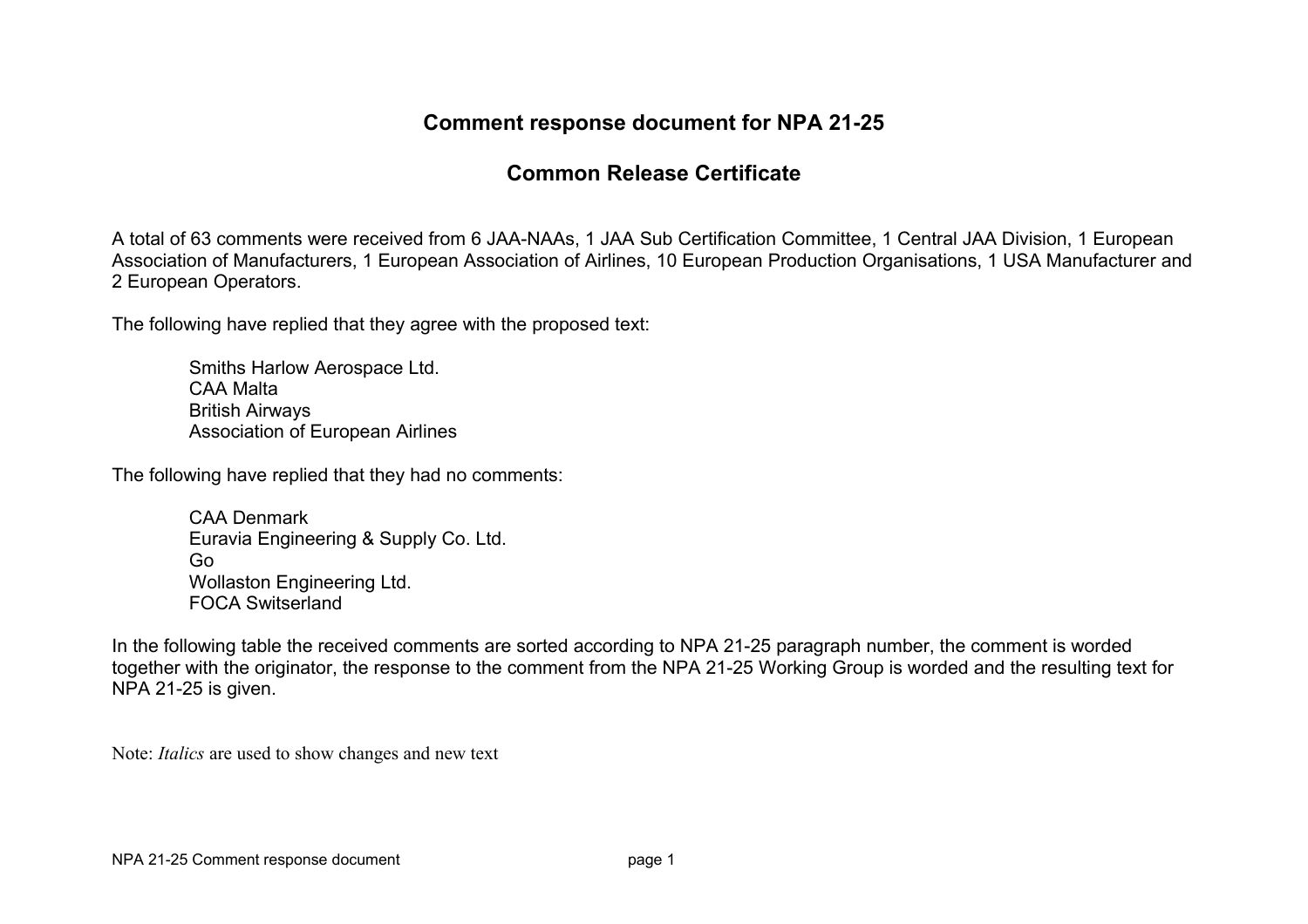| <b>NPA</b><br>Para | Com<br>ment /                             | <b>Comment</b>                                                                                                                                                                                                               | <b>Response</b>                                                                                                                                                                                                                                                                                                                                                                                                                                                                                                                                                                                                        | <b>Resulting text</b>                                                                                                                                                                                                                                                                                                                                                      |
|--------------------|-------------------------------------------|------------------------------------------------------------------------------------------------------------------------------------------------------------------------------------------------------------------------------|------------------------------------------------------------------------------------------------------------------------------------------------------------------------------------------------------------------------------------------------------------------------------------------------------------------------------------------------------------------------------------------------------------------------------------------------------------------------------------------------------------------------------------------------------------------------------------------------------------------------|----------------------------------------------------------------------------------------------------------------------------------------------------------------------------------------------------------------------------------------------------------------------------------------------------------------------------------------------------------------------------|
| graph              | Origi<br>nator                            |                                                                                                                                                                                                                              |                                                                                                                                                                                                                                                                                                                                                                                                                                                                                                                                                                                                                        |                                                                                                                                                                                                                                                                                                                                                                            |
| 4.4                | 21<br><b>AECMA</b>                        | Reword JAR 21.307(a) as<br>follows:<br>"Accompanied by an<br><b>Authorised Release</b><br>Certificate certifying<br>conformity of the part or<br>appliance with the approved<br>design and condition for safe<br>operation." | This comment is understood but<br>the objective is to keep the<br>mention of airworthiness in the<br>rule. Explanation of<br>airworthiness is given in new<br>ACJ 21.307(a)<br>The present wording will be<br>retained.                                                                                                                                                                                                                                                                                                                                                                                                | Modify JAR 21.307(a) as follows:<br>Accompanied by an Airworthiness Release Document<br>(a)<br>Authorised Release Certificate (JAA Form One), certifying<br>airworthiness                                                                                                                                                                                                  |
| 2.2 & 4.5          | 40<br><b>EADS</b><br><b>AIRBUS</b><br>(G) | Explanation is asked for<br>Term " condition for safe<br>operation                                                                                                                                                           | Throughout this NPA it is<br>clarified that airworthiness<br>means conformity with approved<br>design data and condition for<br>safe operation (consistent with<br>FAA definition).<br>Need for a definition is<br>recognised for engines,<br>propellers, parts and appliances.<br>Preparation of a TGM will be<br>considered, not to delay<br>publication of this NPA<br>The responsibility for<br>determining condition for safe<br>operation as part of an<br>airworthiness release is with the<br>production organisation and the<br>signing of the airworhiness<br>release confirms that this has<br>taken place. | Modify JAR 21N307(b) as follows:<br>(b)<br>It is accompanied by an airworthiness release document<br>certifying conformity of the part or appliance with the<br>approved design and condition for safe operation, issued in<br>accordance with the Arrangement set up under JAR 21N5;<br>and<br>Condition for safe operation definition was put on<br><b>PSCC workplan</b> |
| <b>ACJ 21.4</b>    | 49                                        | Introduce compliance to 21.4                                                                                                                                                                                                 | The comment is completely                                                                                                                                                                                                                                                                                                                                                                                                                                                                                                                                                                                              | <b>ACJ 21.4</b>                                                                                                                                                                                                                                                                                                                                                            |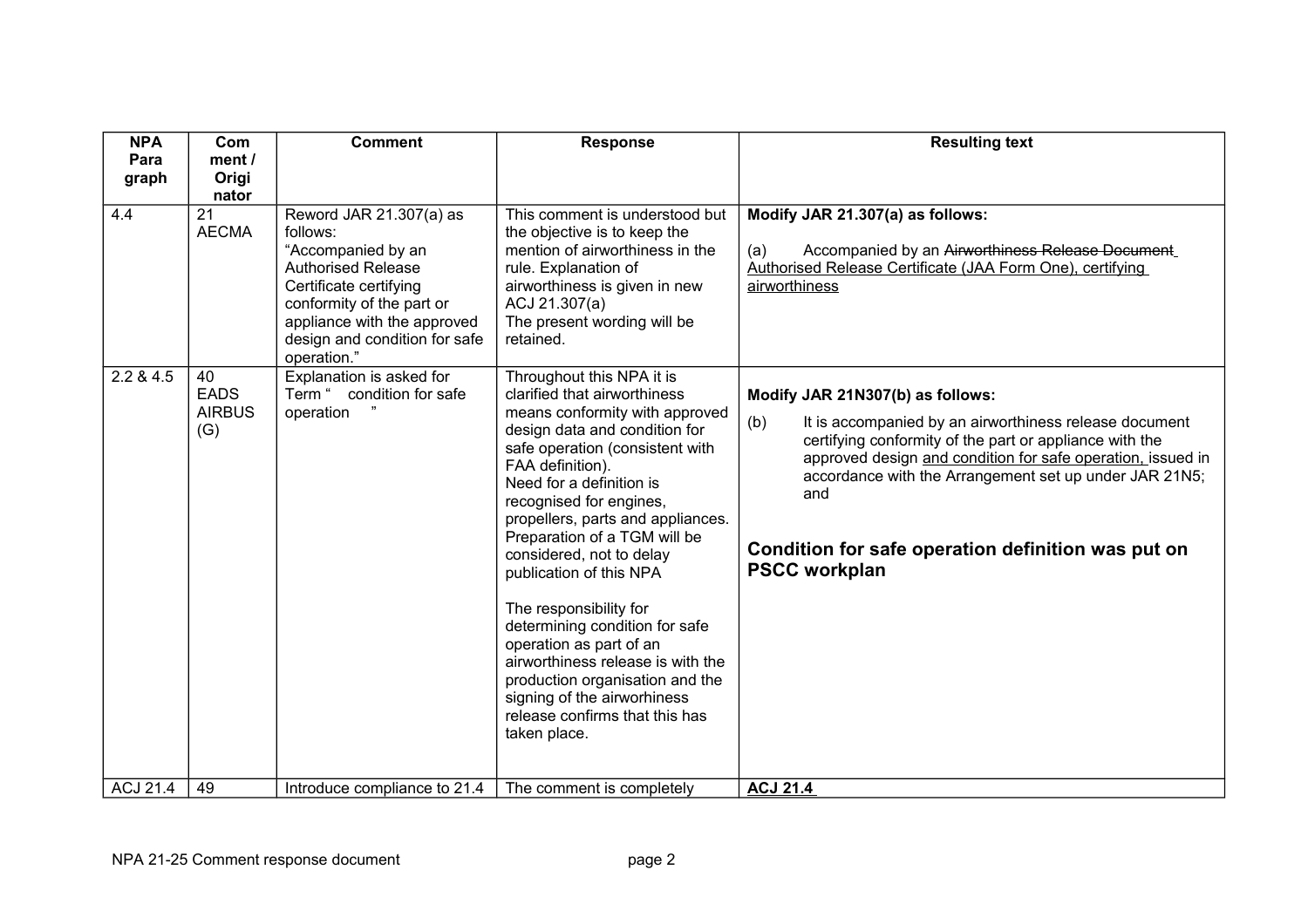|           | DGAC (F)           | in:<br>21.44 (instead of 21.45<br>21.118A<br>21.609<br>21.711<br>this co-operation requirement<br>should be addressed in the<br>responsibilities of all design<br>approval holders | agreed, concerning JTSO and<br>JPA it is noted that as the rule is<br>currently written design and<br>production are supposed to be<br>the same organisation and these<br>additions may be redundant<br>under the current rule but will be<br>introduced for consistency.                                                                                                            | <b>Transferring of information on Eligibility and Approval Status</b><br>from the Design Holder to Production organisations<br>(Acceptable Means of Compliance)<br><b>See JAR 21.4</b><br>Where there is a need to provide visible statement of approved<br>design or airworthiness data, normally outside the design<br>organisation, the following form should be used. The need for a<br>visible statement may be in relation to Company holding a<br>Production Organisation Approval (POA) in relation to JAR<br>21.163(b). The procedures related to the use of this form should be<br>agreed with the Authority.<br>The form should be completed with the following information as<br>indicated by the different block numbers:<br>Modify JAR 21.44<br>To make referenc to 21.4 instead of 21.45<br>Add in JAR 21.118A(a)<br>Make reference to 21.4<br><b>JTSO</b><br>Add in JAR 21.609(f) JAR 21.4<br><b>JPA</b><br>Add in JAR 21.711(b) JAR 21.4 |
|-----------|--------------------|------------------------------------------------------------------------------------------------------------------------------------------------------------------------------------|--------------------------------------------------------------------------------------------------------------------------------------------------------------------------------------------------------------------------------------------------------------------------------------------------------------------------------------------------------------------------------------|-----------------------------------------------------------------------------------------------------------------------------------------------------------------------------------------------------------------------------------------------------------------------------------------------------------------------------------------------------------------------------------------------------------------------------------------------------------------------------------------------------------------------------------------------------------------------------------------------------------------------------------------------------------------------------------------------------------------------------------------------------------------------------------------------------------------------------------------------------------------------------------------------------------------------------------------------------------|
| ACJ 21.4, | 09<br><b>AECMA</b> | 2 <sup>nd</sup> paragraph-1 <sup>st</sup> sentence<br>replace "should" with "may"                                                                                                  | We agree with the intent, but it is<br>essential that the information as<br>defined in the ACJ material will<br>be provided by the design<br>organisation to the production<br>organisation. Various forms<br>or/and electronic means may be<br>used as long as they cover all of<br>the information defined in the<br>ACJ.<br>That is the reason why no JAA<br>form number has been | Where there is a need to provide visible statement of approved<br>design or airworthiness data, normally outside the design<br>organisation, the following minimum information should be provided.<br>The need for a visible statement may be in relation to Company<br>holding a Production Organisation Approval (POA) in relation to<br>JAR 21.163(b).<br>Organisations may wish to use the following sample format.<br>Organisations own forms an/or electronic means may be used<br>provided all of the following information is addressed.<br>The procedures related to the use of such forms/electronic means<br>should be agreed with the Authority.<br><b>DELETE</b>                                                                                                                                                                                                                                                                             |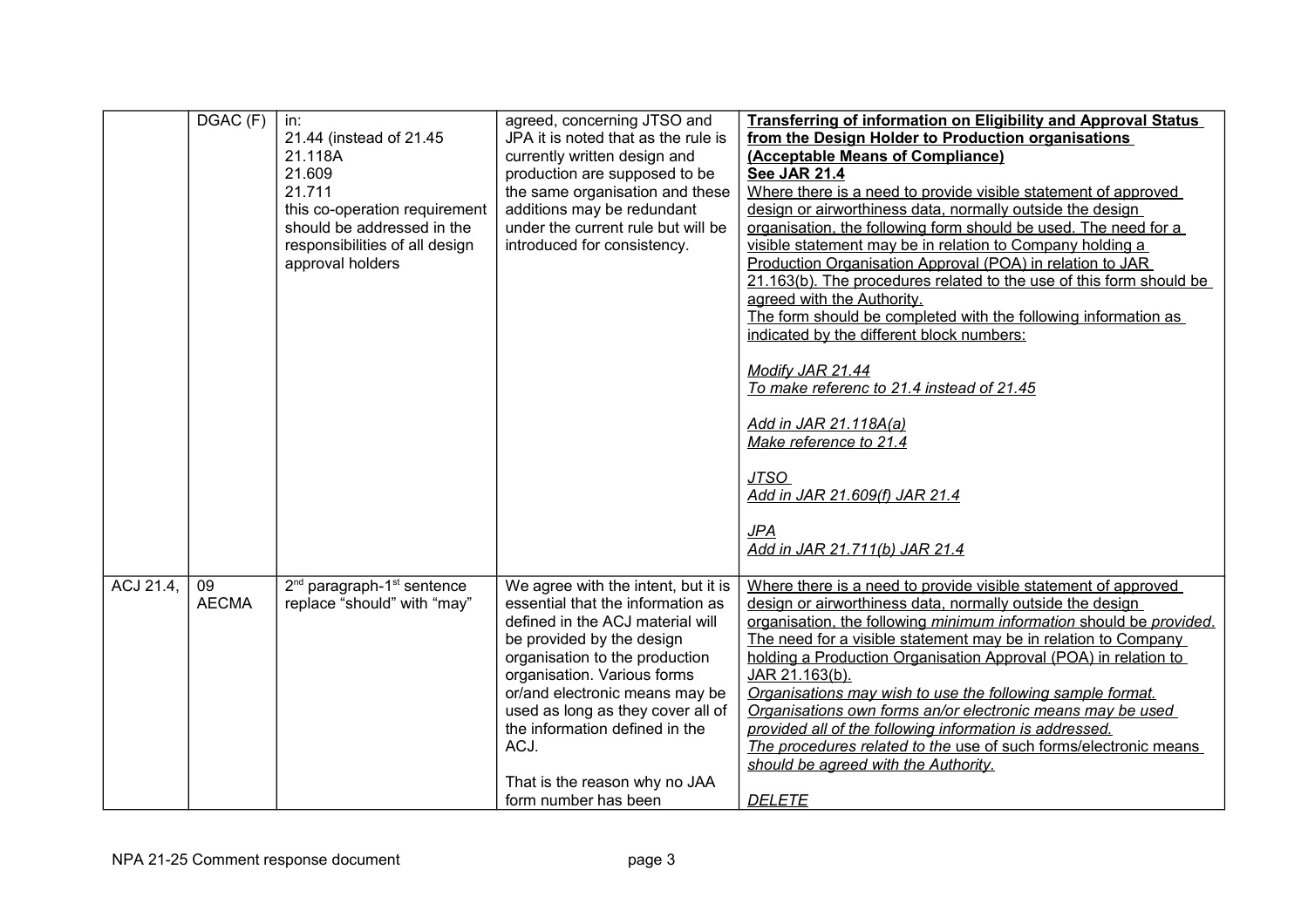|                             |                                           |                                                                                                                                                                                                       | allocated.                                                                                                                                                                                                              | "The form should be completed with the following information as<br>indicated by the different block numbers:"<br>and replace with<br>"SAMPLE FORMAT"                                                                                                                                                                          |
|-----------------------------|-------------------------------------------|-------------------------------------------------------------------------------------------------------------------------------------------------------------------------------------------------------|-------------------------------------------------------------------------------------------------------------------------------------------------------------------------------------------------------------------------|-------------------------------------------------------------------------------------------------------------------------------------------------------------------------------------------------------------------------------------------------------------------------------------------------------------------------------|
| <b>ACJ 21.4</b>             | 12<br>AECMA,                              | Delete words "Airworthiness"<br>Data" in the introduction to<br>the ACJ 21.4                                                                                                                          | Comment understood However<br>it may be necessary to transmit<br>Airworthiness Data, which is<br>defined in ACJ 21.145(b)(1)<br>(Example AD's) in association<br>with the approved data.<br>Reworded for clarification. | Where there is a need to provide (normally outside the design<br>organisation) a visible statement of approved design data or<br>airworthiness data associated with the approved design data, the<br>following minimum information should be provided.                                                                        |
| <b>ACJ 21.4</b>             | 41<br><b>EADS</b><br><b>AIRBUS</b><br>(G) | Approved design is per<br>definition airworthy<br>For the case that<br>"airworthiness data" is a<br>usual term within<br>maintenance, this should be<br>noted in the JAR 21 NPA to<br>avoid confusion | See response to comment 12<br>In addition Airworthiness Data is<br>no longer used in JAR 145                                                                                                                            |                                                                                                                                                                                                                                                                                                                               |
| <b>ACJ 21.4</b><br>Block 1  | 50.1<br>DGAC (F)                          | Block 1 instructions. Add<br>JTSO, JPA                                                                                                                                                                | Comment understood and<br>instructions reworded. Under<br>current rules design and<br>production organisation must be<br>the same for JTSO/JPA                                                                          | Block 1<br><b>Company Name:</b> the name of the responsible<br>design organisation TC, STC, DOA, JTSO/JPA<br>Holder or equivalent design approval holder.                                                                                                                                                                     |
| <b>ACJ 21.4</b><br>Block 3  | 60<br><b>JAA</b><br><b>DOASCC</b>         | Block 3: Is it planned to re-<br>issue the same form? If yes,<br>how is it controlled?                                                                                                                | A unique number. Any<br>subsequent amendments must<br>be traceable and appropriately<br>approved.                                                                                                                       | Block 3 Ref.: a unique number for traceability purposes. Any<br>subsequent amendments must be traceable and appropriately<br>approved.                                                                                                                                                                                        |
| <b>ACJ 21.4</b><br>Block 10 | 36<br>Dassault                            | Propose different text:<br>Aircraft level approval<br>should be given (reference to<br>the approved STC.<br>modification or repair). In<br>addition                                                   | Comment understood, further<br>clarification on the purpose of<br>Block 10 is introduced.                                                                                                                               | Block 10 Purpose of data:<br>The reason for the provision of the information should be stated by<br>the Design Holder.<br>Examples:<br>Provision of approved design data to a Production Organisation<br>a)<br>to permit manufacture (ACJ 21.133(b))<br>Information regarding eligibility for installation (replacement<br>b) |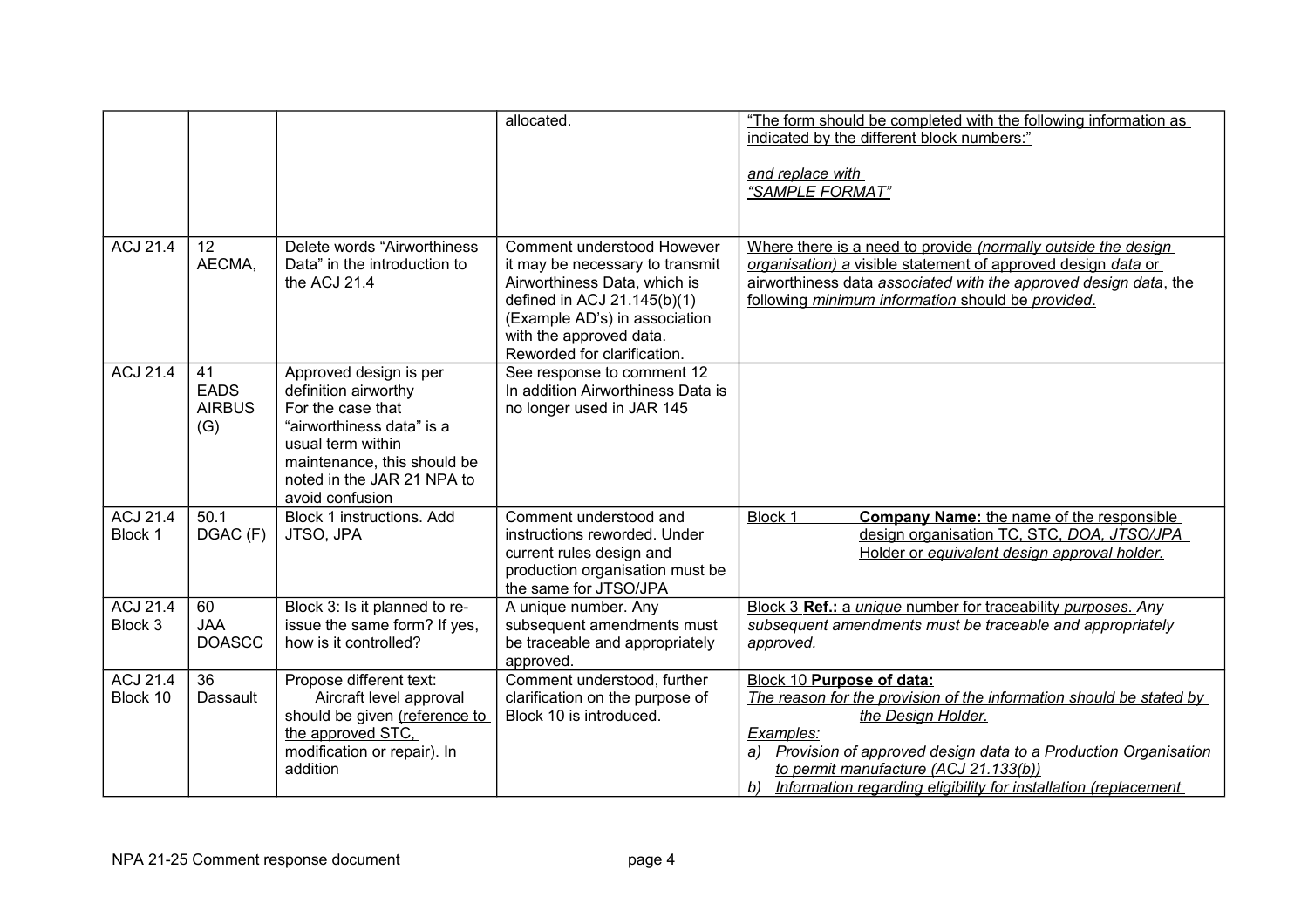|                             |                                           |                                                                                                                                                                                                      |                                                                                                                                                                                                                                              | parts, repair, modification etc.)<br>Direct Delivery Authorisation (ACJ 21 133(b))<br>C)<br><b>Note 1:</b> If the data is in support of a major change or repair then<br>reference to the aircraft level approval should be given (make<br>reference to the approved STC, modification or repair).<br>Note 2: Any particular limitations associated to the data should be<br>declared in Block 11. |
|-----------------------------|-------------------------------------------|------------------------------------------------------------------------------------------------------------------------------------------------------------------------------------------------------|----------------------------------------------------------------------------------------------------------------------------------------------------------------------------------------------------------------------------------------------|----------------------------------------------------------------------------------------------------------------------------------------------------------------------------------------------------------------------------------------------------------------------------------------------------------------------------------------------------------------------------------------------------|
| <b>ACJ 21.4</b><br>Block 10 | 62<br><b>JAA</b><br><b>DOASCC</b>         | Block 10: What kind of<br>limitations are addressed.<br>here? Technical limitations<br>are normally fully addressed<br>in technical documentation<br>(e.g. SB). Again avoid<br>duplicate information | The form has been developped<br>to improve liaison between<br>design and production<br>organisation and not between<br>design organisation and other<br>parties, however Block 10 has<br>been developped to clarify its<br>intended purpose. | See above integrated comment                                                                                                                                                                                                                                                                                                                                                                       |
| <b>ACJ 21.4</b><br>Block 4  | 2.1<br>Heavylift<br>Aircraft              | To suit international protocol<br>Block 4 to read: MAKE<br>e.g. AIRBUS / BOEING                                                                                                                      | Comment noted, it is usual<br>within JAR's to make reference<br>to JAA products and<br>organisations                                                                                                                                         | Block 4 Make: the product designator (e.g. Airbus)                                                                                                                                                                                                                                                                                                                                                 |
| <b>ACJ 21.4</b><br>Block 4  | 35<br>Dassault                            | MAKE: the product<br>manufacturer name (e.g.<br>Airbus Industry)                                                                                                                                     | Comment noted: Block 1 is for<br>the company name, while Block<br>4 identifies the general make of<br>the aircraft.                                                                                                                          |                                                                                                                                                                                                                                                                                                                                                                                                    |
| ACJ 21.4<br>Block 5         | 2.2<br>Heavylift                          | To suit international protocol<br>Block 5 to read: TYPE<br>e.g. A330/B737                                                                                                                            | See comment 2.1                                                                                                                                                                                                                              | Block 5 Type: the type listed on the Type certificate (e.g. A330,<br>A340, Falcon 2000)                                                                                                                                                                                                                                                                                                            |
| <b>ACJ 21.4</b><br>Block 5  | 34<br>Dassault                            | Block 5 Type: the type listed<br>on the Type certificate (e.g.<br>A330, A340, Falcon 2000)                                                                                                           | Comment accepted                                                                                                                                                                                                                             | Block 5 Type: the type listed on the Type certificate (e.g. A330.<br>A340, Falcon 2000)                                                                                                                                                                                                                                                                                                            |
| ACJ 21.4<br>Block 5         | 42<br><b>EADS</b><br><b>AIRBUS</b><br>(G) | Change the name of Block 5<br>into "ELIGIBILITY"<br>Change the text in the fill in<br>instructions:<br>Block 5 : Eligibility-> used to<br>indicate the Type-approved                                 | Comment accepted but used for<br>Block 6                                                                                                                                                                                                     | Block 6: Eligibility: Indicate the specific Type-approved<br>applications (eg. A300-B2) for which the items affected in the<br>statement are eligible for installation.                                                                                                                                                                                                                            |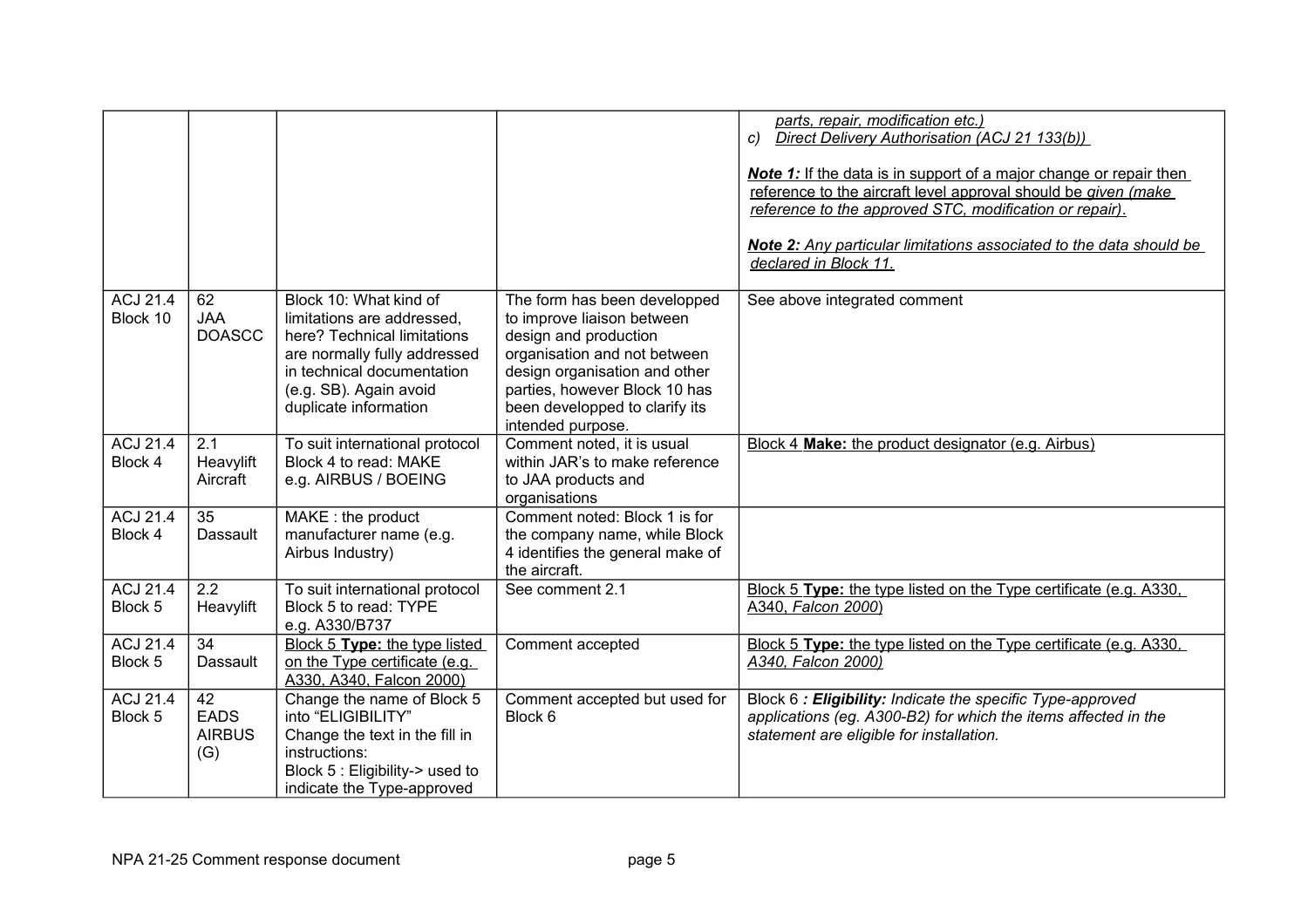|                             |                                   | applications for which the<br>items affected in the<br>statement are eligible for<br>installation.                                                                                                                                                                                                                                                                                              |                                                                                                                                                                                                                                                                                                              |                                                                                                                                                                                                                                                                                                          |
|-----------------------------|-----------------------------------|-------------------------------------------------------------------------------------------------------------------------------------------------------------------------------------------------------------------------------------------------------------------------------------------------------------------------------------------------------------------------------------------------|--------------------------------------------------------------------------------------------------------------------------------------------------------------------------------------------------------------------------------------------------------------------------------------------------------------|----------------------------------------------------------------------------------------------------------------------------------------------------------------------------------------------------------------------------------------------------------------------------------------------------------|
| <b>ACJ 21.4</b><br>Block 5  | 57<br><b>SNECMA</b>               | Block 5: replace "Type" to<br>"Eligibility" and/or as a<br>minimum to complete the<br>proposed text by saying that<br>" The type listed on the Type<br>Certificate completed as<br>appropriate by the specific or<br>series aircraft, propeller, or<br>engine model, or a reference<br>to a readily available<br>catalogue or manual which<br>contains such information, for<br>example ""A300" | Comment understood, Block 6<br>revised as above. Reference to<br>catalogue or manual is<br>considered undesirable for the<br>purpose of this statement.                                                                                                                                                      |                                                                                                                                                                                                                                                                                                          |
| <b>ACJ 21.4</b><br>Block 6  | 61<br><b>JAA</b><br><b>DOASCC</b> | What is the purpose of<br>introducing models? Practical<br>problems anticipated; several<br>forms for same equipment,<br>each time there is a new<br>model, links with applicable<br>requirements, that can vary<br>from one model to the other,<br>if block 11 is maintained                                                                                                                   | The purpose of the revised<br>Block is to provide specific<br>eligibility information which may<br>be limited to one model or may<br>be wider, see revised text                                                                                                                                              | Block 6: Eligibility: Indicate the specific Type-approved<br>applications (eg. A300-B2, A330-all models) for which the items<br>affected in the statement are eligible for installation.<br>Change Form Block reference and ACJ 21.4 text under Block 6.                                                 |
| <b>ACJ 21.4</b><br>Block 7  | 10<br><b>AECMA</b>                | Add "of the" between 'name"<br>and 'organisation" so it<br>reads: " full name of the<br>organisation                                                                                                                                                                                                                                                                                            | Agreed                                                                                                                                                                                                                                                                                                       | Block 7 Issuing Organisation: the full name of the organisation<br>issuing the statement of approved data as authorised under the<br>procedures agreed with the Authority.                                                                                                                               |
| <b>ACJ 21.4</b><br>Block 11 | 63<br><b>JAA</b><br><b>DOASCC</b> | Need for block 11 -<br>Applicable requirements, was<br>debated: DOASCC opinion<br>is that it is not necessary.<br>The objective of the form is<br>to inform on approval status,<br>not to provide all the details<br>of the certification bases, that<br>can be very complex. The                                                                                                               | Comment accepted, PSCC<br>concurs with the DOASCC that it<br>is not appropriate to identify the<br>Certification basis in this<br>document. As it is not part of the<br>purpose of the document and<br>might lead to improper use of<br>the information presented. Block<br>11 will be retained as a general | Block 11<br><b>Remarks:</b> State any information, either direct or by<br>reference to supporting documentation that<br>identifies any particular data or limitations (including<br>specific importing requirements) needed by a<br>production organisation to complete Block 13 of the<br>JAA Form One. |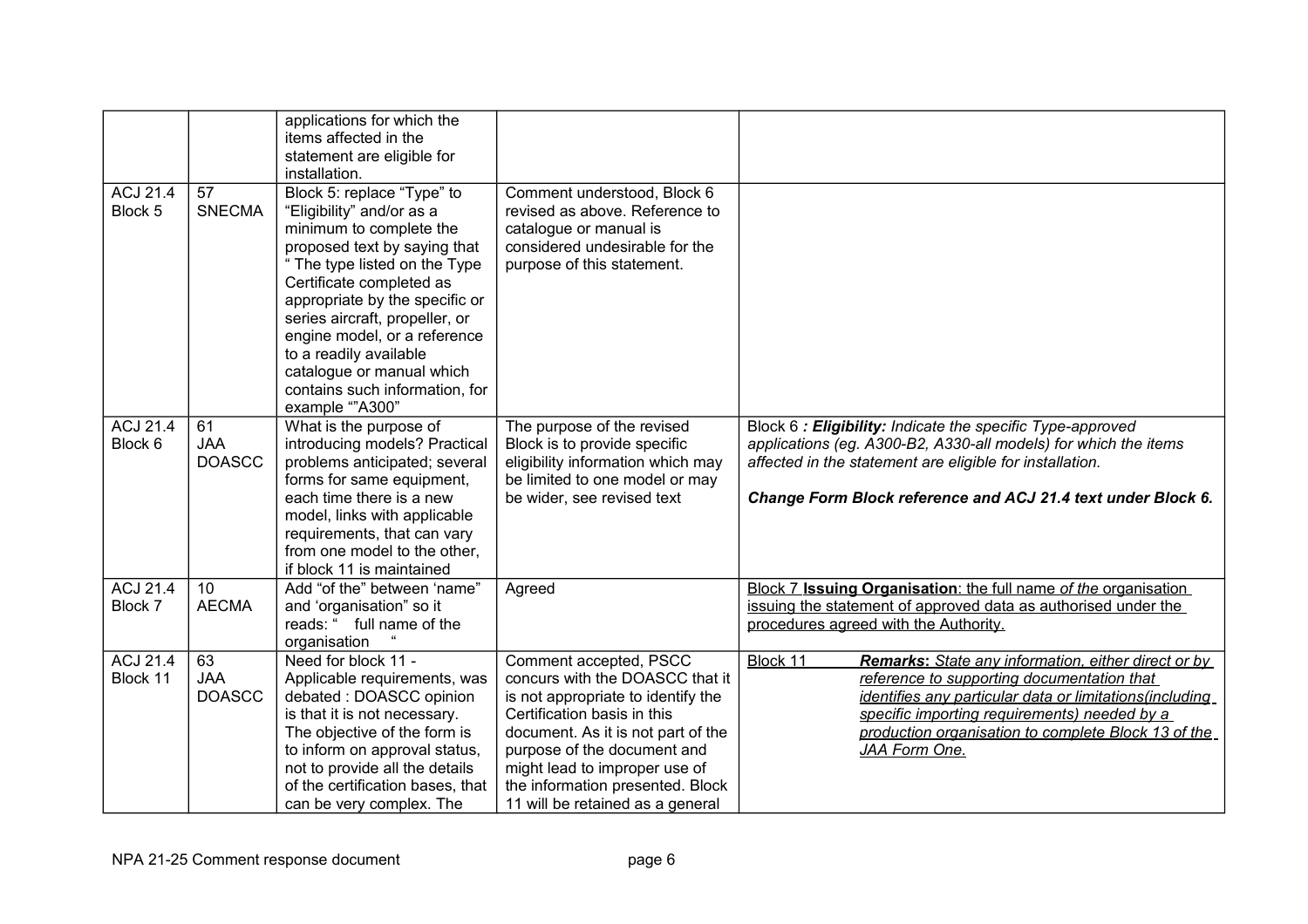|                         |                                 | DOASCC also commented<br>that it is not good to duplicate<br>existing information, if not<br>necessary. If people wants to<br>know applicable<br>requirements, they can<br>consult the TCDS, or<br>relevant document.                        | remarks block to provide the<br>design organisation with an<br>opportunity to record any<br>additional information needed.                                                                                                                                        |                                                                                                                                                                                                                                                                                                                                                                                                                                                                                                                      |
|-------------------------|---------------------------------|----------------------------------------------------------------------------------------------------------------------------------------------------------------------------------------------------------------------------------------------|-------------------------------------------------------------------------------------------------------------------------------------------------------------------------------------------------------------------------------------------------------------------|----------------------------------------------------------------------------------------------------------------------------------------------------------------------------------------------------------------------------------------------------------------------------------------------------------------------------------------------------------------------------------------------------------------------------------------------------------------------------------------------------------------------|
| ACJ 21.4<br>Form        | 11<br><b>AECMA</b>              | Under "Statement of<br>Approved design data"<br>Replace "Aircraft" by<br>"Product"                                                                                                                                                           | Comment agreed, wording<br>amended according to the<br>current JAR 21 practice.                                                                                                                                                                                   | <b>Product.</b> Part or Appliance Identification and/or documentation                                                                                                                                                                                                                                                                                                                                                                                                                                                |
| <b>ACJ 21.4</b><br>Form | $\overline{13}$<br><b>AECMA</b> | In declaration replace<br>incorrect reference JAR<br>21.163(b) with JAR 21.165<br>and JAR 145.45                                                                                                                                             | Comment noted, reference will<br>be corrected to JAR 21.133(b)<br>and JAR 21.122.<br>As regards JAR 145.45, this has<br>been discussed with<br>Maintenance Division and it was<br>felt that the use of the format for<br>this purpose would lead to<br>confusion. | This Statement provides evidence of "approved design data" as<br>required for JAR 21.133(b) and JAR 21.122.                                                                                                                                                                                                                                                                                                                                                                                                          |
| <b>ACJ 21.4</b><br>Form | 50.2<br>DGAC-F                  | Declaration block should be<br>numbered and documented                                                                                                                                                                                       | Comment agreed, number will<br>be added and following blocks<br>will be renumbered.                                                                                                                                                                               | <b>Declaration</b> - The technical information described above is<br>approved : (tick box as appropriate)                                                                                                                                                                                                                                                                                                                                                                                                            |
| <b>ACJ 21.4</b><br>Form | 50.3<br>DGAC-F                  | Reference to 21.130(b)<br>should be added after<br>21.163(b)                                                                                                                                                                                 | Comment agreed, correction<br>according to comment 13                                                                                                                                                                                                             | This Statement provides evidence of "approved design data" as<br>required for JAR 21.133(b) and JAR 21.122                                                                                                                                                                                                                                                                                                                                                                                                           |
| <b>ACJ 21.4</b><br>Form | 56<br>DGAC-F                    | Title of Form: replace<br>"Aircraft, Aircraft Part " by "<br>Product, Product Part,                                                                                                                                                          | Comment agreed, correction<br>according to comment 11                                                                                                                                                                                                             |                                                                                                                                                                                                                                                                                                                                                                                                                                                                                                                      |
| <b>ACJ</b><br>21.133(b) | 32<br>CAA-UK                    | Reference is made to PCA,<br>in case of export reference<br>should be made to Authority<br>of country of Import where<br>notification has been<br>received of an alternative<br>standard. Although included<br>in Block 14 useful to include | Comment accepted and wording<br>revised                                                                                                                                                                                                                           | When the design and production organisations are two separate<br>legal entities the arrangement should also cover the<br>TC/STC/JTSO/JPA Holder acknowledgement that the design data<br>provided, controlled and modified in accordance with the<br>arrangement are recognised as approved by the primary<br>certification authority and therefore the parts and appliances<br>manufactured in accordance with these data and found in condition<br>for safe operation may be released certifying airworthiness. The |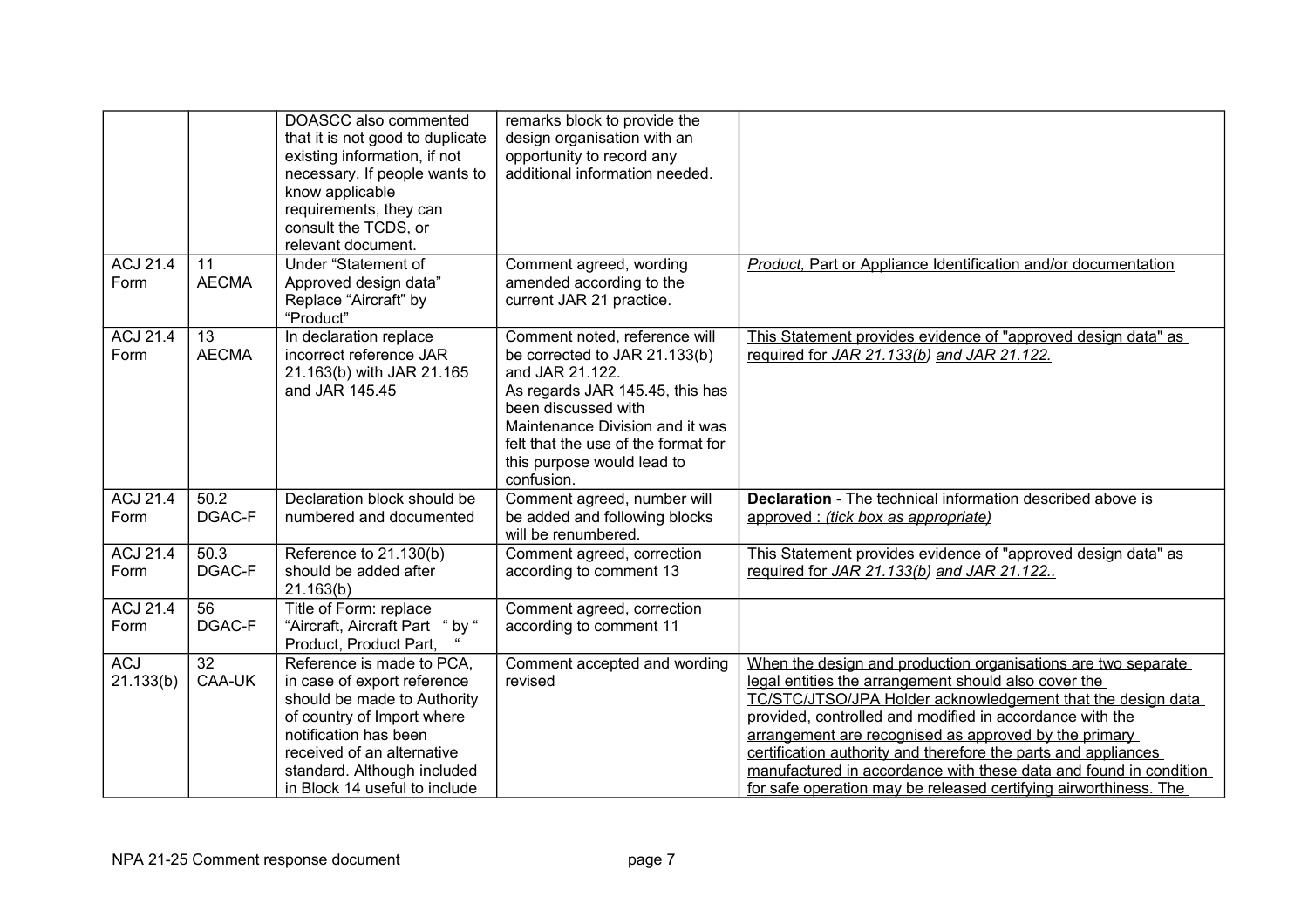|                         |              | information here                                                                                                                                                                                                             |                                                                                                                                                                                                                     | acknowledgement should be in the form of an explicit statement and<br>also address any authorisation for direct shipment to end users in<br>order to quarantee continued airworthiness control of the released<br>parts and appliances (direct delivery authorisation).<br>Note: When there are specific importing requirements which are not<br>met by the design data approved by the Primary Certification<br>Authority, the design organisation should ensure approval of the<br>associated data by the Authority of the importing country.                                                                                                                                                                                                                                                                                                                                                                                                                                                                                                                                                                                                                                                    |
|-------------------------|--------------|------------------------------------------------------------------------------------------------------------------------------------------------------------------------------------------------------------------------------|---------------------------------------------------------------------------------------------------------------------------------------------------------------------------------------------------------------------|----------------------------------------------------------------------------------------------------------------------------------------------------------------------------------------------------------------------------------------------------------------------------------------------------------------------------------------------------------------------------------------------------------------------------------------------------------------------------------------------------------------------------------------------------------------------------------------------------------------------------------------------------------------------------------------------------------------------------------------------------------------------------------------------------------------------------------------------------------------------------------------------------------------------------------------------------------------------------------------------------------------------------------------------------------------------------------------------------------------------------------------------------------------------------------------------------|
| <b>ACJ</b><br>21.133(b) | 51<br>DGAC-F | Add after bullet:<br>in the form<br>of an explicit statement<br>according to ACJ 21.4<br>statement<br>Remove end of bullet;and<br>also address<br>Create a separate bullet for<br>Direct Delivery authorisation<br>reference | Comment understood but on<br>review this was felt to be more<br>appropriate to the general<br>documented arrangement<br>already required under ACJ<br>$21.133(b)$ .<br>Separate paragraph now<br>addresses the DDA. | The procedures and associated responsibilities to achieve<br>$\bullet$<br>adequate configuration control of manufactured parts, to enable<br>the production organisation to make the final determination and<br>identification for conformity or airworthiness release and<br>eligibility status;<br>$\bullet$<br>The arrangement should cover the TC/STC/JTSO/JPA Holder<br>acknowledgement that the approved design data provided.<br>controlled and modified in accordance with the arrangement are<br>recognised as approved by the primary certification authority<br>and therefore the parts and appliances manufactured in<br>accordance with these data and found in condition for safe<br>operation may be released certifying airworthiness.<br>When the design and production organisations are two separate<br>legal entities a Direct Delivery Authorisation should be available for<br>direct shipment to end users in order to quarantee continued<br>airworthiness control of the released parts and appliances.<br>Where there is no general agreement for Direct Delivery<br>Authorisation, specific permissions may be granted (refer to ACJ<br>21.4 for an acceptable format). |
| <b>ACJ</b>              | 23.1         | "Direct delivery                                                                                                                                                                                                             | Response;                                                                                                                                                                                                           | Same text as above                                                                                                                                                                                                                                                                                                                                                                                                                                                                                                                                                                                                                                                                                                                                                                                                                                                                                                                                                                                                                                                                                                                                                                                 |
| 21.133(b)               | Bae          | Authorisation" is confusing.                                                                                                                                                                                                 | Within the JAR system Direct                                                                                                                                                                                        |                                                                                                                                                                                                                                                                                                                                                                                                                                                                                                                                                                                                                                                                                                                                                                                                                                                                                                                                                                                                                                                                                                                                                                                                    |
|                         | Systems      | Normally when production                                                                                                                                                                                                     | Delivery Authorisation permits                                                                                                                                                                                      |                                                                                                                                                                                                                                                                                                                                                                                                                                                                                                                                                                                                                                                                                                                                                                                                                                                                                                                                                                                                                                                                                                                                                                                                    |
|                         | Airbus       | location remote or separate<br>from approved production                                                                                                                                                                      | direct delivery to the end user by<br>a POA holder and should not be                                                                                                                                                |                                                                                                                                                                                                                                                                                                                                                                                                                                                                                                                                                                                                                                                                                                                                                                                                                                                                                                                                                                                                                                                                                                                                                                                                    |
|                         |              | organisation. From NPA it                                                                                                                                                                                                    | confused with the US Direct                                                                                                                                                                                         |                                                                                                                                                                                                                                                                                                                                                                                                                                                                                                                                                                                                                                                                                                                                                                                                                                                                                                                                                                                                                                                                                                                                                                                                    |
|                         |              | seems that DDA is used                                                                                                                                                                                                       | Shipment authority on behalf of                                                                                                                                                                                     |                                                                                                                                                                                                                                                                                                                                                                                                                                                                                                                                                                                                                                                                                                                                                                                                                                                                                                                                                                                                                                                                                                                                                                                                    |
|                         |              | when Production                                                                                                                                                                                                              | the Prime at supplier level. The                                                                                                                                                                                    |                                                                                                                                                                                                                                                                                                                                                                                                                                                                                                                                                                                                                                                                                                                                                                                                                                                                                                                                                                                                                                                                                                                                                                                                    |
|                         |              | Organisation is separate                                                                                                                                                                                                     | revised text should clarify the                                                                                                                                                                                     |                                                                                                                                                                                                                                                                                                                                                                                                                                                                                                                                                                                                                                                                                                                                                                                                                                                                                                                                                                                                                                                                                                                                                                                                    |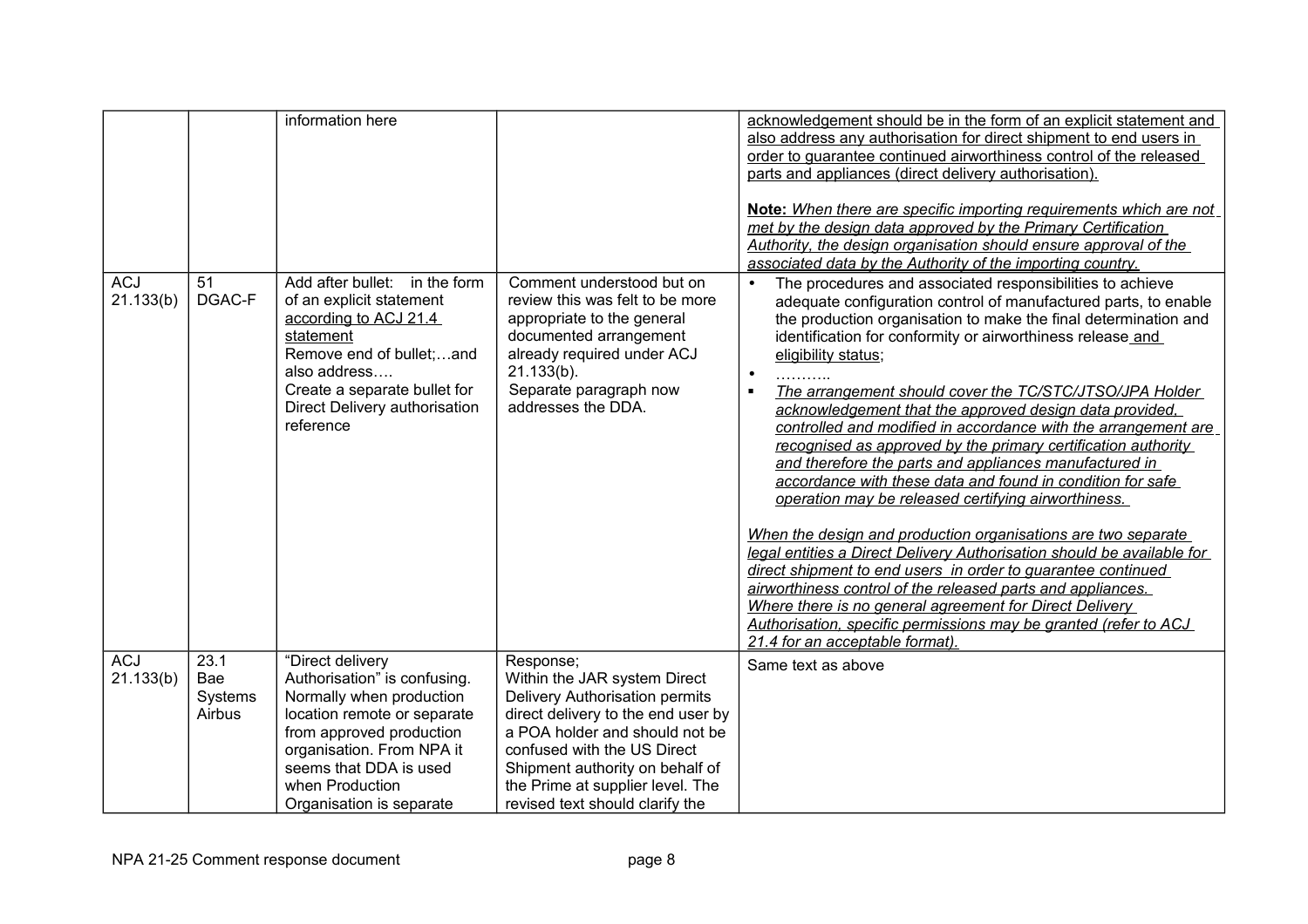|           |              | entity from the Design       | intent.                      |                                                                                    |
|-----------|--------------|------------------------------|------------------------------|------------------------------------------------------------------------------------|
|           |              | Organisation                 |                              |                                                                                    |
| ACJ No 1  | 14           | Chapter 1 purpose and        | Comment noted                | PURPOSE AND SCOPE                                                                  |
| 21.163(b) | <b>AECMA</b> | scope                        | Definition of "new" is to be | This ACJ relates only to the use of the Certificate for release of                 |
|           |              | Add clear definition for new | developed in JAR 1           | 'New' itemsparts, i.e. itemsparts which have not previously been                   |
|           |              | item(s)                      |                              | used in operational service.                                                       |
|           |              | With respect to new part and |                              | Appendix 3 to Section 2 of JAR-145 details use of the Certificate for              |
|           |              | Appliances                   | <b>Action for PSCC</b>       | 'Used' itemsparts, i.e. itemsparts which have been used in<br>operational service. |
|           |              |                              |                              | The primary purpose of the certificate is to identify the conformity or            |
|           |              |                              |                              | airworthiness and eligibility of to release                                        |
|           |              |                              |                              | products/appliances/parts/components/assemblies (hereafter                         |
|           |              |                              |                              | referred to as 'itempart(s)') after manufacture, or to release                     |
|           |              |                              |                              | maintenance work carried out on itemsparts under the approval of a                 |
|           |              |                              |                              | National Aviation Authority (NAA) member of the Joint Aviation                     |
|           |              |                              |                              | Authorities (JAA).                                                                 |
|           |              |                              |                              | The Certificate referenced JAA Form One (Issue 3 or later) is called               |
|           |              |                              |                              | the Authorised Release Certificate.                                                |
|           |              |                              |                              | The Certificate is to be used for export/import purposes, as well as               |
|           |              |                              |                              | for domestic purposes, and serves as an official certificate for the               |
|           |              |                              |                              | delivery of <i>itemsparts</i> from the manufacturer/maintenance                    |
|           |              |                              |                              | organisation to users. The Certificate is not a delivery or shipping               |
|           |              |                              |                              | note.                                                                              |
|           |              |                              |                              | It can only be issued by organisations/person approved by the                      |
|           |              |                              |                              | particular NAA, within the scope of such an approval, or by the                    |
|           |              |                              |                              | National Aviation Authority itself.                                                |
|           |              |                              |                              | Aircraft are not to be released using the Certificate.                             |
|           |              |                              |                              | A mixture of `New' and `Used' itemsparts is not permitted on the                   |
|           |              |                              |                              | same Certificate.                                                                  |
|           |              |                              |                              | A mixture of 'Conformity' and 'Airworthiness' items certified in                   |
|           |              |                              |                              | conformity to 'approved data' and to 'non-approved data' is not                    |
|           |              |                              |                              | permitted on the same Certificate, and consequently only one box in                |
|           |              |                              |                              | Block 14 can be ticked.                                                            |
|           |              |                              |                              | Modified instructions are in preparation for use of the<br>Note:                   |
|           |              |                              |                              | Authorised Release Certificate under the provisions of Subpart F.                  |
|           |              |                              |                              | which caters for production without organisation approval. See                     |
|           |              |                              |                              | Subpart F and future associated advisory material for details.                     |
| ACJ No 1  | 17           | All "must " have to be       | Accepted appropriate wording | The information in this block needs to satisfy two objectives:                     |
| 21.163(b) | <b>AECMA</b> | replaced by "should"         | has been added               | 1)<br>To relate the Certificate to an organisation                                 |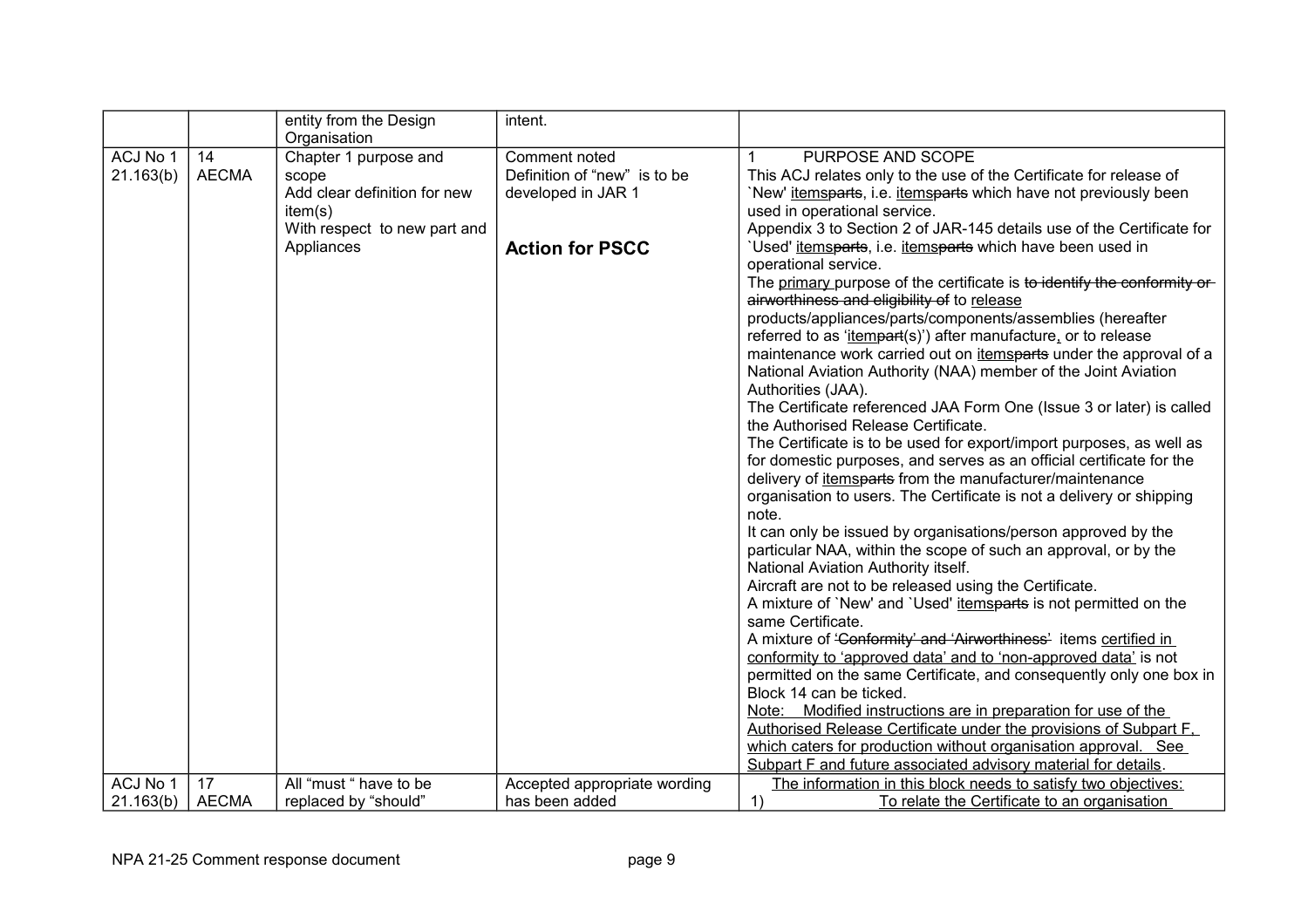|           |               | To prescriptive for ACJ  |                           |    | approval, for the purposes of verifying authenticity and authority |
|-----------|---------------|--------------------------|---------------------------|----|--------------------------------------------------------------------|
|           |               | material                 |                           |    | of the Certificate                                                 |
|           |               |                          |                           | 2) | To provide a ready means of rapidly identifying                    |
|           |               |                          |                           |    | the place of manufacture and release, to facilitate traceability   |
|           |               |                          |                           |    | and communication in the event of problems or queries.             |
|           |               |                          |                           |    | Therefore, the name entered in the box is that of the              |
|           |               |                          |                           |    | organisation approval holder who is responsible for making the     |
|           |               |                          |                           |    | final determination of conformity or airworthiness, and whose      |
|           |               |                          |                           |    | Approval Reference Number is quoted in Block 16. The name          |
|           |               |                          |                           |    | should be entered in exactly the same form as appears in the       |
|           |               |                          |                           |    | Approval Certificate held by the organisation.                     |
|           |               |                          |                           |    | The address(es) entered in Block 4 will assist in the              |
|           |               |                          |                           |    | identification of the approval holder AND in identifying the place |
|           |               |                          |                           |    | of release.                                                        |
|           |               |                          |                           |    | If the place of manufacture is one of the organisation addresses   |
|           |               |                          |                           |    | listed on the Approval Certificate, then that is the only address  |
|           |               |                          |                           |    | needed in this Block.                                              |
|           |               |                          |                           |    | If the place of manufacture is a location which is NOT listed in   |
|           |               |                          |                           |    | the Approval Certificate (e.g. at non-approved subcontractor)      |
|           |               |                          |                           |    | then two addresses are required. The first address will be the     |
|           |               |                          |                           |    | address of the approval holder (as listed in the Approval          |
|           |               |                          |                           |    | Certificate) and a second address entered to identify the place    |
|           |               |                          |                           |    | of manufacture and release.                                        |
|           |               |                          |                           |    | The name of any subcontractor should NOT be entered since.         |
|           |               |                          |                           |    | for the purpose of release certifications, the subcontractor       |
|           |               |                          |                           |    | location is considered to be an extended part of the approval      |
|           |               |                          |                           |    | holder's organisation.                                             |
|           |               |                          |                           |    | This block may be pre-printed. Logos of the POA holder, etc.,      |
|           |               |                          |                           |    | are is permitted if the logo it can be contained within the block. |
|           |               |                          |                           |    |                                                                    |
| ACJ No 1  | 37            | Replace "Item(s)" by     |                           |    | Block 6<br>The block is provided for the convenience of the        |
| 21.163(b) | <b>JAA RD</b> | "Component(s)" except in |                           |    | organisation issuing the Certificate to permit easy                |
|           |               | Block 6 and the Block 6  |                           |    | cross-reference to the `Remarks' Block 13 by the use               |
|           |               | completion instructions. |                           |    | of line item numbers. Block 6 should be completed                  |
|           |               | Avoid to introduce new   |                           |    | where there is more than one line item.                            |
|           |               | terms.                   |                           |    | Where a number of items are to be released on the                  |
|           |               |                          |                           |    | Certificate, it is permissible to use a separate listing           |
|           |               |                          |                           |    | cross-referring Certificate and list to each other.                |
| ACJ No 1  | 54            | The ACJ no longer        | The PSCC has an action to |    |                                                                    |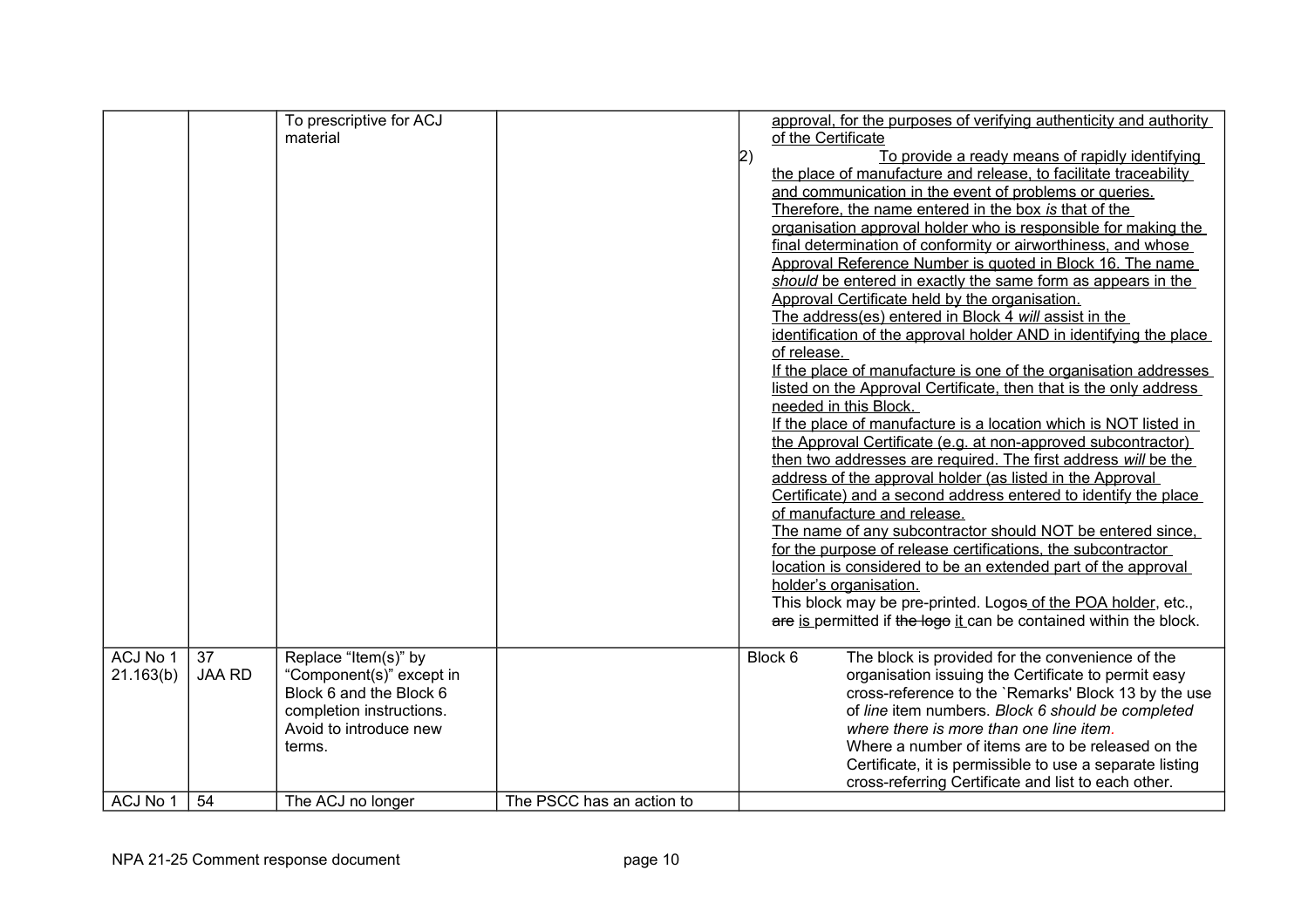| 21.163(b)                                      | DGAC (F)                          | addresses conformity release<br>of parts within the<br>manufacturing industry, as<br>described in TGM/POA/02                                                                                                                                                                                                                                                                                       | develop guidance material for<br>the movement of parts within the<br>manufacturing industry                                                                                                                                                                                                                                                                                                                                                      |                                                                                                                                                                                                                                                                                                                                                                                                                                                                                                                    |
|------------------------------------------------|-----------------------------------|----------------------------------------------------------------------------------------------------------------------------------------------------------------------------------------------------------------------------------------------------------------------------------------------------------------------------------------------------------------------------------------------------|--------------------------------------------------------------------------------------------------------------------------------------------------------------------------------------------------------------------------------------------------------------------------------------------------------------------------------------------------------------------------------------------------------------------------------------------------|--------------------------------------------------------------------------------------------------------------------------------------------------------------------------------------------------------------------------------------------------------------------------------------------------------------------------------------------------------------------------------------------------------------------------------------------------------------------------------------------------------------------|
| ACJ No 1<br>21.163(b)<br>ACJ No 4<br>21.165(b) | 28<br><b>Bridport</b><br>Aviation | <b>Clarification required</b><br>regarding release of<br>components which form part<br>of an approved assembly for<br>approved parts.<br>Not clear that block 14 is<br>appropriate one                                                                                                                                                                                                             | Throughout this NPA it is<br>clarified that airworthiness<br>means conformity with approved<br>design data and condition for<br>safe operation (consistent with<br>FAA definition).<br>Need for a definition is<br>recognised for engines,<br>propellers, parts and appliances.<br>Preparation of a TGM will be<br>considered, not to delay<br>publication                                                                                       |                                                                                                                                                                                                                                                                                                                                                                                                                                                                                                                    |
| ACJ No 1<br>21.163(b)<br>ACJ No 2<br>21.165(b) | 38<br><b>JAA RD</b>               | The Form and its instructions<br>for completion are in ACJ<br>material. Since they contain<br>mandatory clauses they<br>actually belong in Section 1,<br>so standardisation of use will<br>not be realised.                                                                                                                                                                                        | Agreed, but standardisation has<br>already been established.<br>AECMA and AEA supports<br>further standardisation with FAA<br>This subject is already included<br>in the PSCC work program with<br>priority B. Inappropriate<br>mandatory wording within the<br>NPA has been replaced                                                                                                                                                            |                                                                                                                                                                                                                                                                                                                                                                                                                                                                                                                    |
| ACJ No 1<br>21.163(b)                          | 25<br>Agusta                      | Add in Par.1. "Purpose and<br>scope", before Note:<br>"The JAA Form One is an<br>acceptable document to<br>assess the conformity of<br>prototype items. A certificate<br>of conformity released by a<br><b>Production Organisation</b><br>recognised by the T.C.<br>applicant/holder is also<br>acceptable.<br>As regard the items to be<br>used for production aircraft's<br>the following apply: | Comment is understood but the<br>justification is not accepted.<br>The PSCC has already an<br>action to develop guidance<br>material for the movement of<br>parts within the manufacturing<br>industry and the proposed text<br>could lead to confusion and is<br>not accepted.<br>Prototype release is already<br>permitted within the Scope of<br>Work using JAA Form One<br>"conformity" (See ACJ N0 1 to<br>$21.165(c)$ ) where requested by | A mixture of 'Conformity' and 'Airworthiness' items certified in<br>conformity to 'approved data' and to 'non-approved data' is not<br>permitted on the same Certificate, and consequently only one box in<br>Block 14 can be ticked.<br>Modified instructions are in preparation for use of the<br>Note:<br>Authorised Release Certificate under the provisions of Subpart F.<br>which caters for production without organisation approval. See<br>Subpart F and future associated advisory material for details. |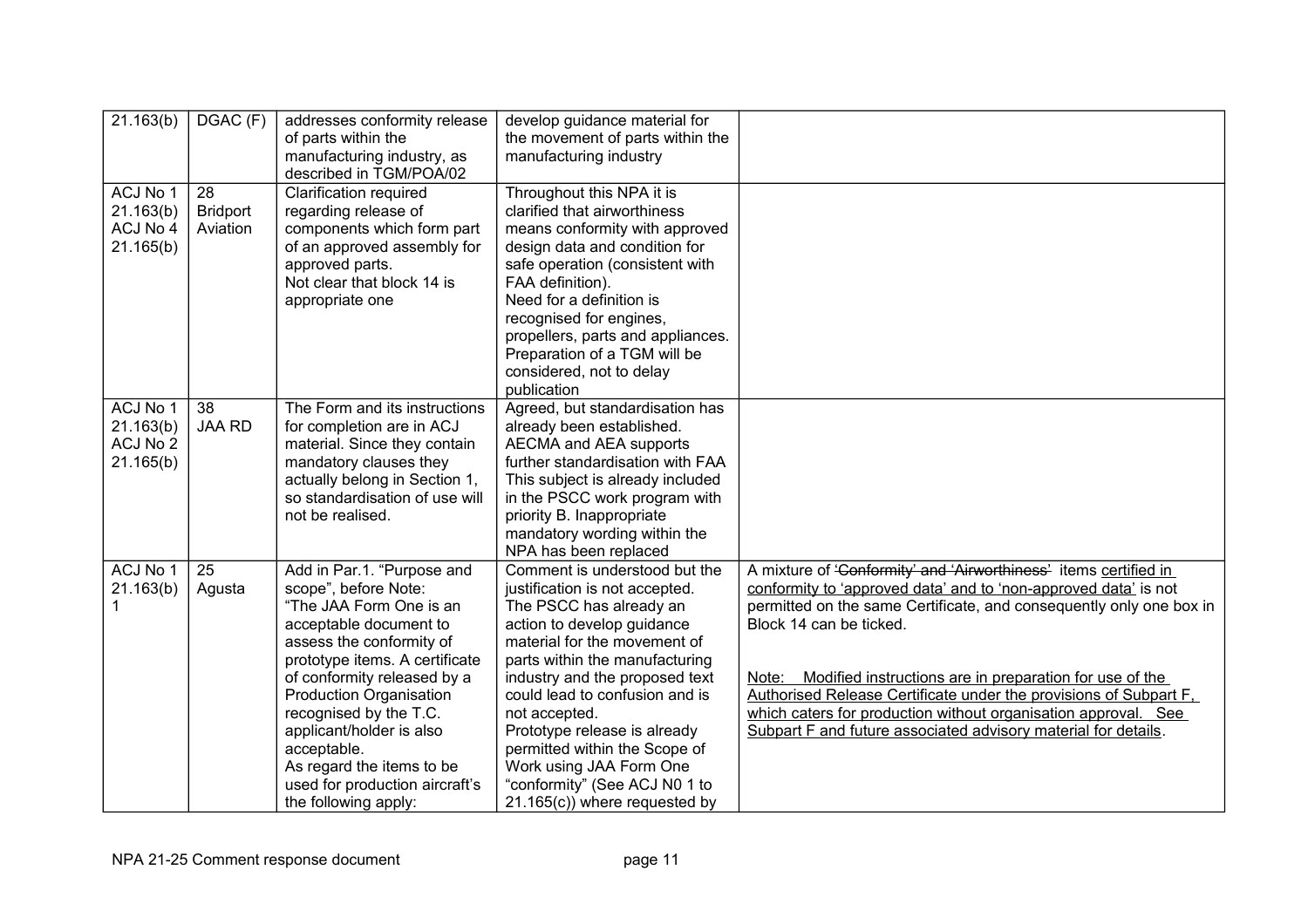|           |        | $\blacksquare$<br>Within a company    | the design holder and the Scope   |                                                                          |
|-----------|--------|---------------------------------------|-----------------------------------|--------------------------------------------------------------------------|
|           |        | (covered by an approval)              | of Work should be extended as     |                                                                          |
|           |        | there is no need to apply             | necessary.                        |                                                                          |
|           |        | JAA Form One in case of               |                                   |                                                                          |
|           |        | shipping items from one               |                                   |                                                                          |
|           |        | facility to another in the            |                                   |                                                                          |
|           |        |                                       |                                   |                                                                          |
|           |        | same country.<br>The JAA Form One has |                                   |                                                                          |
|           |        |                                       |                                   |                                                                          |
|           |        | to be used if there are               |                                   |                                                                          |
|           |        | shipments from one                    |                                   |                                                                          |
|           |        | country to another, even              |                                   |                                                                          |
|           |        | if the facilities are part of         |                                   |                                                                          |
|           |        | one consortium.                       |                                   |                                                                          |
| ACJ No 1  | 29     | NPA 21-25 states:                     | Comment understood standard       | <b>INTRODUCTION</b><br>А                                                 |
| 21.163(b) | CAA-UK |                                       | JAA wording of products, parts    | This ACJ relates only to the use of the JAA Form One for                 |
|           |        | The primary purpose of the            | and appliances used.              | manufacturing purposes. Attention is drawn to Appendix 3 to              |
|           |        | certificate is to identify the-       |                                   | Section 2 of JAR-145 which covers the use of the JAA Form One            |
|           |        | conformity or airworthiness           |                                   | for maintenance purposes.                                                |
|           |        | and eligibility of to release         | The inconsistency about full      |                                                                          |
|           |        | products/appliances/parts/co          | member authority is known to      | PURPOSE AND SCOPE                                                        |
|           |        | mponents/assemblies                   | the Regulation Division is        | The primary purpose of the Certificate is to identify the conformity or- |
|           |        | (hereafter referred to as             | currently under review and        | airworthiness and eligibility of to release products, parts and          |
|           |        | 'itempart(s)') after                  | further work is outside the scope | appliances as identified in Blocks 7 through 11 as applicable            |
|           |        | manufacture, or to release            | of this NPA.                      | (hereafter referred to as 'itempart(s)') after manufacture, or to        |
|           |        | maintenance work carried              |                                   | release maintenance work carried out on itemsparts under the             |
|           |        | out on <i>itemsparts</i> under the    |                                   | approval of a National Aviation Authority (NAA) member of the Joint      |
|           |        | approval of a National                |                                   | Aviation Authorities (JAA).                                              |
|           |        | <b>Aviation Authority (NAA)</b>       |                                   | The Certificate referenced JAA Form One (Issue 3 or later) is called     |
|           |        | member of the Joint Aviation          |                                   | the Authorised Release Certificate.                                      |
|           |        | Authorities (JAA).                    |                                   | The Certificate is to be used for export/import purposes, as well as     |
|           |        |                                       |                                   | for domestic purposes, and serves as an official certificate for the     |
|           |        | NPA 145-11 states:                    |                                   | delivery of <i>itemsparts</i> from the manufacturer/maintenance          |
|           |        | To release                            |                                   | organisation to users. The Certificate is not a delivery or shipping     |
|           |        | parts/components/assemblie            |                                   | note.                                                                    |
|           |        | s after manufacture and to            |                                   | It can only be issued by organisations/person approved by the            |
|           |        | release maintenance work              |                                   | particular NAA, within the scope of such an approval, or by the          |
|           |        | carried out under the                 |                                   | National Aviation Authority itself.                                      |
|           |        | approval of a 'JAA full               |                                   | Aircraft are not to be released using the Certificate.                   |
|           |        | member Authority'                     |                                   | A mixture of `New' and `Used' itemsparts is not permitted on the         |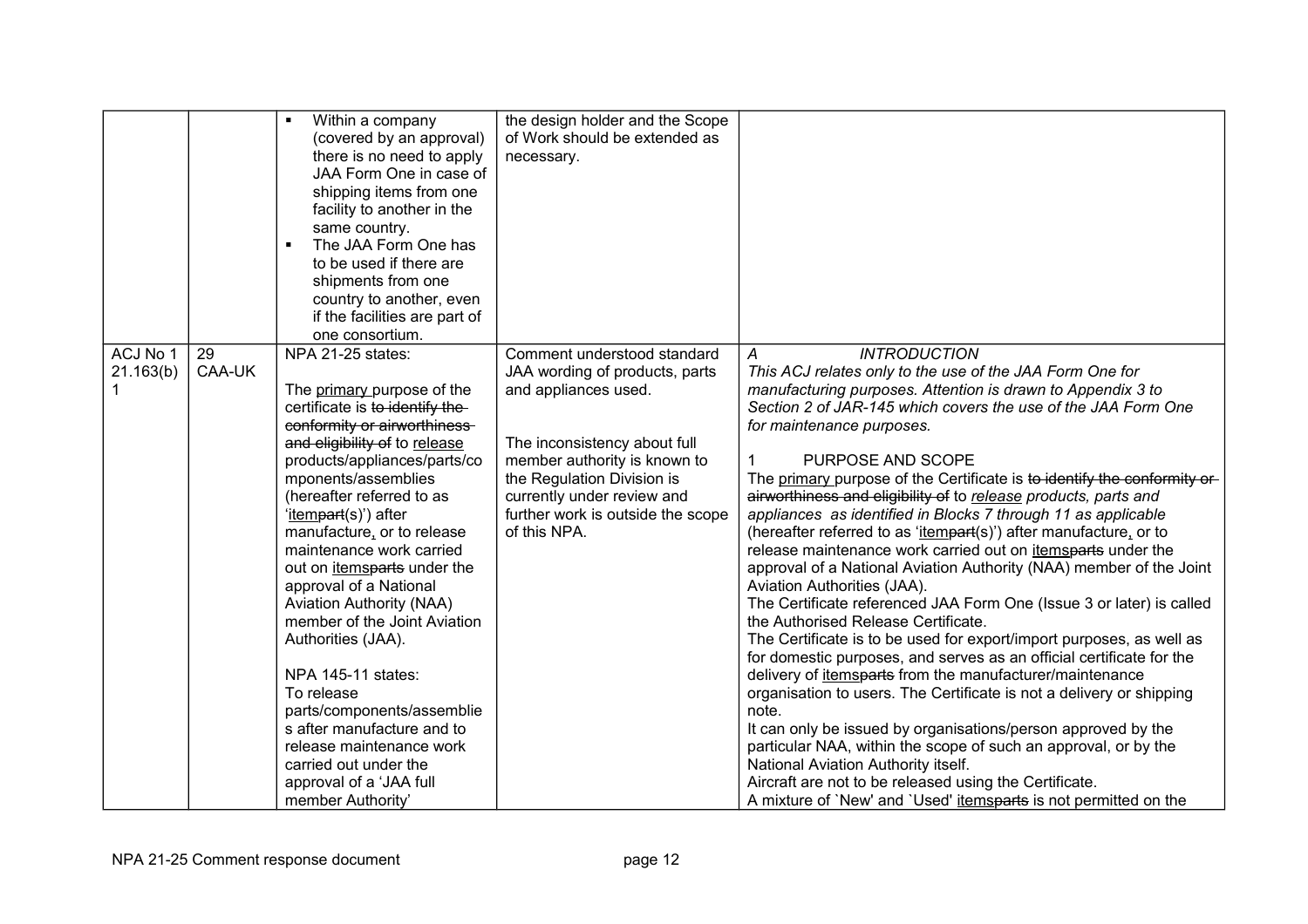|                                        |                                           | <b>Consistency in the</b><br>purpose and scope of both<br>documents is sought.                                                                                                                         |                                                                                                                                                                                                                    | same Certificate.<br>A mixture of 'Conformity' and 'Airworthiness' items certified in<br>conformity to 'approved data' and to 'non-approved data' is not<br>permitted on the same Certificate, and consequently only one box in<br>Block 14 can be ticked.<br>Note: Modified instructions are in preparation for use of the<br>Authorised Release Certificate under the provisions of Subpart F.<br>which caters for production without organisation approval. See<br>Subpart F and future associated advisory material for details.                                                                                                                                                                                                    |
|----------------------------------------|-------------------------------------------|--------------------------------------------------------------------------------------------------------------------------------------------------------------------------------------------------------|--------------------------------------------------------------------------------------------------------------------------------------------------------------------------------------------------------------------|-----------------------------------------------------------------------------------------------------------------------------------------------------------------------------------------------------------------------------------------------------------------------------------------------------------------------------------------------------------------------------------------------------------------------------------------------------------------------------------------------------------------------------------------------------------------------------------------------------------------------------------------------------------------------------------------------------------------------------------------|
| ACJ No 1<br>21.163(b)                  | 43<br><b>EADS</b><br><b>AIRBUS</b><br>(G) | Add a clear definition for new<br>item(s) under Chapter 1<br>purpose and scope                                                                                                                         | Comment accepted<br>Definition of "new" is to be<br>developed in JAR 1<br><b>Action for PSCC</b>                                                                                                                   |                                                                                                                                                                                                                                                                                                                                                                                                                                                                                                                                                                                                                                                                                                                                         |
| ACJ No 1<br>21.163(b)<br>2             | $\overline{58}$<br><b>SNECMA</b>          | Replace: top copy<br>Certificate<br>original Certificate<br>By<br>To be consistent with JAR<br>$145$ text                                                                                              | Comment accepted.<br>Wording is not part of NPA<br>revision but need for<br>consistency with JAR-145 is<br>recognised. Wording amended.                                                                            | The original Certificate should accompany the itemsparts and<br>correlation should be established between the Certificate and the<br>itempart(s). A copy of the Certificate should be retained by the<br>organisation that manufactured the <i>itempart</i> . Where the Certificate<br>format and the data is entirely computer generated, subject to<br>acceptance by the NAA, it is permissible to retain the Certificate<br>format and data on a secure database.                                                                                                                                                                                                                                                                    |
| ACJ No 1<br>21.163(b)<br>3 Block<br>12 | 48.2<br><b>LBA</b>                        | the appropriate approved<br>design data and are in<br>condition for safe<br>operation or non-approved<br>design data specified in<br>block 13 box is to be<br>marked, and Block 15 is to<br>be signed. | Comment noted as the<br>completion instructions for Block<br>14 are specified, and the<br>instructions in Block 12 are just<br>a reminder, the wording has<br>been simplified to mention "the<br>appropriate box". | Block 12<br>Enter one or a combination of appropriate standard<br>words from the following table. The table lists, in<br>quotes, the standard words permitted for use when<br>releasing new <i>itemsparts</i> prior to entry into service,<br>i.e. the <i>itemsparts</i> have not been previously used in<br>operational service. It also details the circumstances<br>and conditions under which they may be used. In all<br>cases the certification rules relating to Block 14 apply,<br>the appropriate box is to be marked, and Block 15 is<br>to be signed.<br>TABLE OF STANDARD WORDS FOR NEW<br><b>ITEMSPARTS</b><br>1 'MANUFACTURED'<br>a The production of a new itempart in conformity<br>with the applicable design data, or |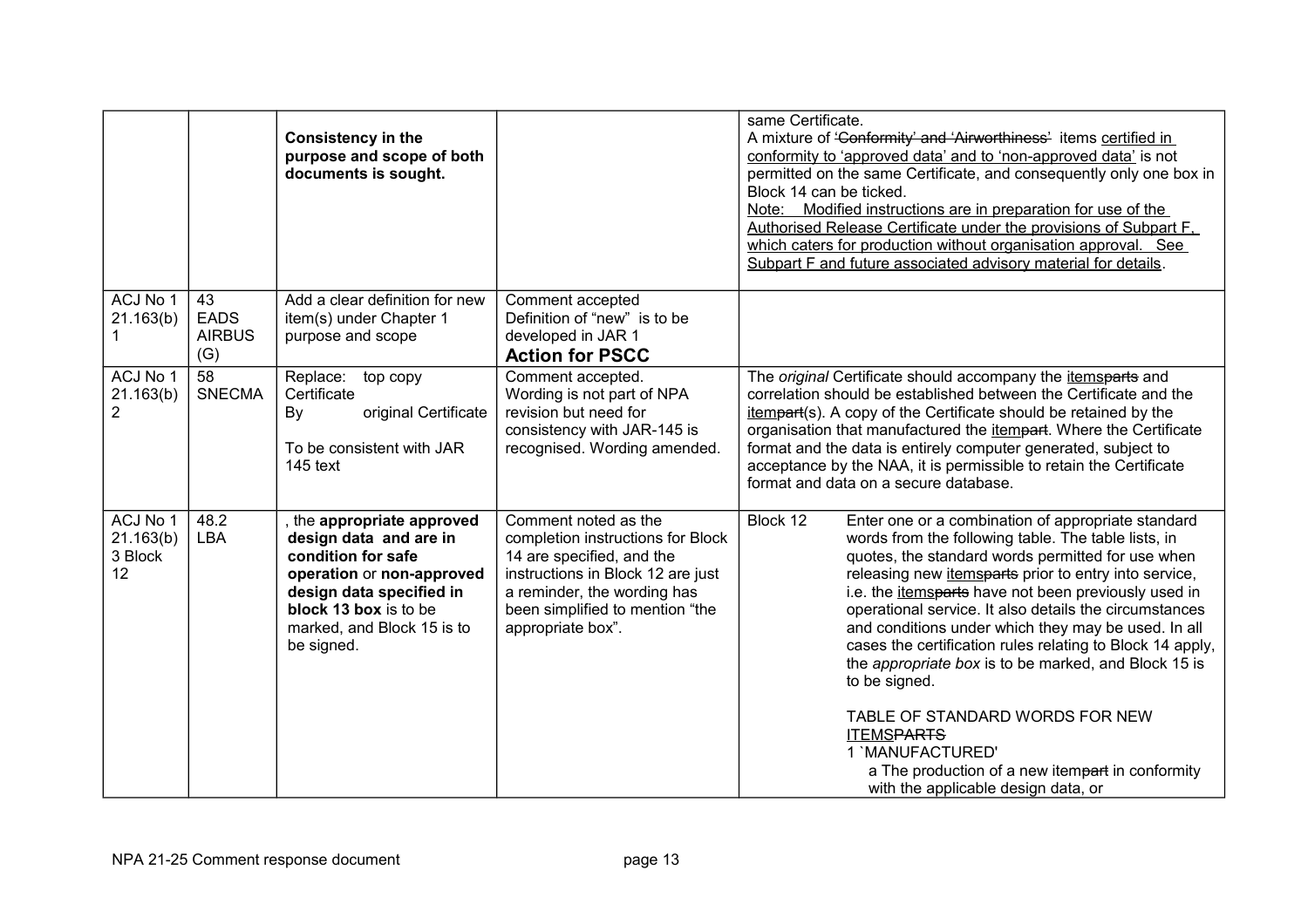|                                        |                     |                                                                                                                                                                                                                                                                                                                                                                                                                                                                                                                                    |                                                                                                                                                                                                                                                                                                                                                                                                                                                                                                                                                                  | b Re-certification by the original manufacturer<br>after rectification work on a <i>itempart</i> , previously<br>released under 1(a) above, which has been found<br>to be unserviceable prior to entry into service, e.g.<br>defective, in need of inspection or test, or shelf life<br>expired. Details of the original release and the<br>rectification work are to be entered in Block 13, or<br>Re-certification of new itemsparts from Conformity<br>purpose to Airworthiness purpose at the time of<br>approval of the applicable design data, provided<br>that the <i>itemsparts</i> conform to the approved<br>design data. An explanation of the basis of<br>release and details of the original release are to<br>be entered in Block 13. |
|----------------------------------------|---------------------|------------------------------------------------------------------------------------------------------------------------------------------------------------------------------------------------------------------------------------------------------------------------------------------------------------------------------------------------------------------------------------------------------------------------------------------------------------------------------------------------------------------------------------|------------------------------------------------------------------------------------------------------------------------------------------------------------------------------------------------------------------------------------------------------------------------------------------------------------------------------------------------------------------------------------------------------------------------------------------------------------------------------------------------------------------------------------------------------------------|-----------------------------------------------------------------------------------------------------------------------------------------------------------------------------------------------------------------------------------------------------------------------------------------------------------------------------------------------------------------------------------------------------------------------------------------------------------------------------------------------------------------------------------------------------------------------------------------------------------------------------------------------------------------------------------------------------------------------------------------------------|
| ACJ No 1<br>21.163(b)<br>3 Block<br>12 | 59<br><b>SNECMA</b> | NPA 21-25 defines standard<br>words:<br>"Manufactured,<br><b>Inspected/Tested, Modified</b><br>NPA 145-11 defines terms:<br>Overhauled,<br>Inspected/Tested,<br>Modified, Repaired,<br>Reassembled.<br>FAA Order 8130.21B<br>defines:<br>Repaired, Inspected,<br>Rebuilt, Altered, New,<br>Newly overhauled,<br>Prototype.<br>In order to successfully<br>harmonise, an unique list of<br>standard terms should be<br>established for both JAA<br>Form One and 8130-3. Are<br>NPA's 21-25 and 145-11 the<br>source for this words? | It must be recognised that JAA<br>and FAA regulatory systems are<br>still different and these contain<br>the specific wording. It is not<br>necessary for succesfull<br>harmonisation of JAA Form<br>One/FAA 8130-3 to have<br>identical wording. Guidance<br>material regarding acceptable<br>wording when receiving FAA<br>8130-3 will be drafted in<br>conjunction with Maintenance<br>Division.<br>The JAR 21 /JAR 145 wording<br>for Inspected/Tested and<br>Modified are not identical and<br>this is deliberate to reflect the<br>different environments. |                                                                                                                                                                                                                                                                                                                                                                                                                                                                                                                                                                                                                                                                                                                                                     |
| ACJ No 1                               | 19                  | Add text originating from                                                                                                                                                                                                                                                                                                                                                                                                                                                                                                          | Comment agreed, however                                                                                                                                                                                                                                                                                                                                                                                                                                                                                                                                          | It is mandatory to state any information in this block, either direct or                                                                                                                                                                                                                                                                                                                                                                                                                                                                                                                                                                                                                                                                            |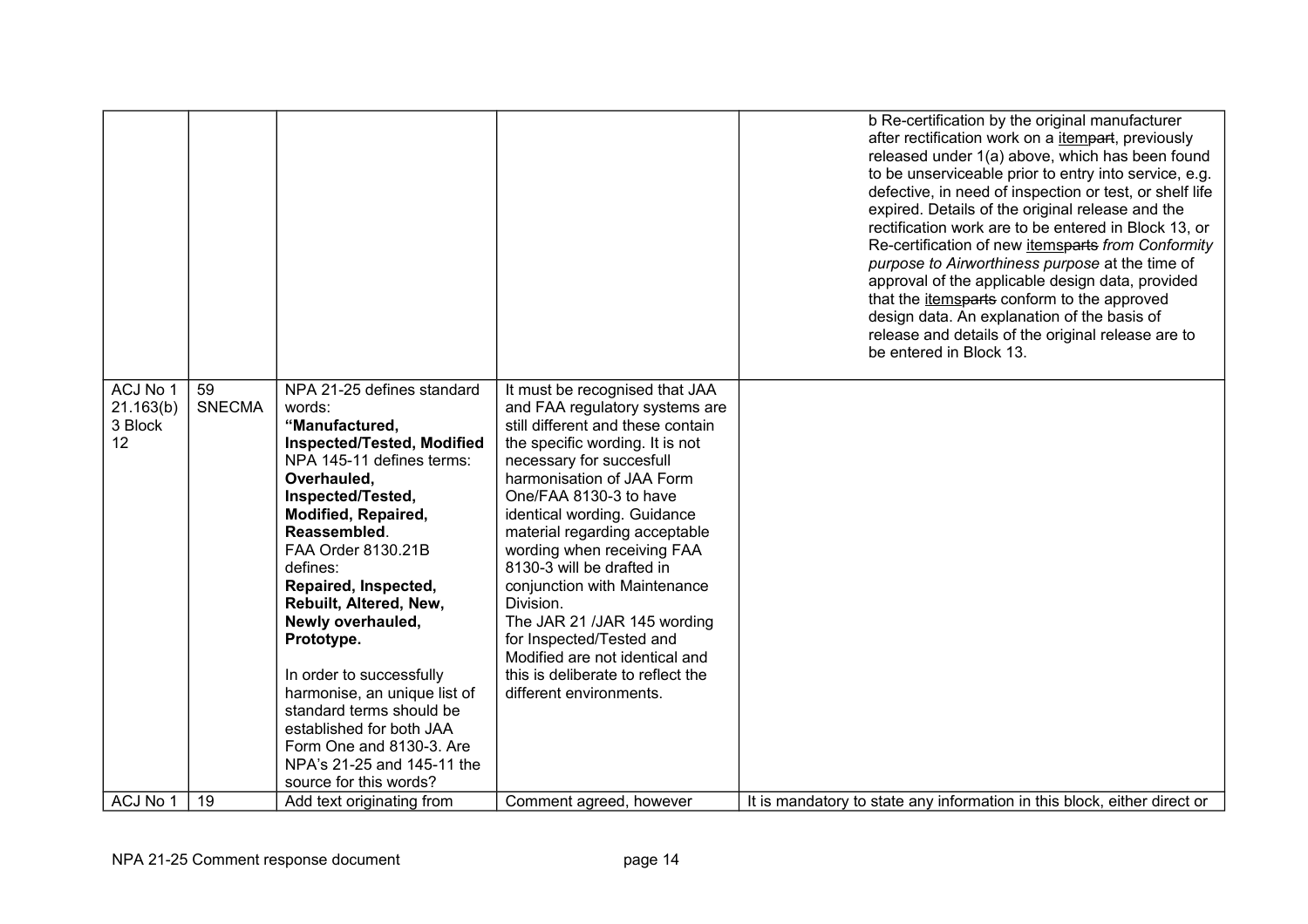| 21.163(b)<br>3 Block<br>13             | <b>AECMA</b>                     | Block 14 after 1 <sup>st</sup> paragraph<br>(see also remark 20 under<br>ACJ No 1 21.163(b) 3 Block<br>(14)<br>When used for conformity the<br>word "CONFORMITY" must<br>be entered in capital letters.<br>In addition, an explanation of<br>the products/part's use, (e.g.,<br>pending approved data, TC<br>pending, for test only, etc.)<br>shall be provided. | correct statement from Block 14<br>has been used.                                                                                                                                            | by reference to supporting documentation, that identifies particular<br>data or limitations relating to the <i>itemsparts</i> being released that are<br>necessary for the User/Installer to make the final airworthiness<br>determination of the itempart. The information should be clear,<br>complete, and provided in a form and manner which is adequate for<br>the purpose of making such a determination.<br>Each statement should be clearly identified as to which item it<br>relates.<br>If there is no statement, state 'None'.<br>Examples of conditions which would necessitate statements in<br>Block 13 are:<br>Insert new Bullet point 1<br>When the certificate is used for Conformity purposes the |
|----------------------------------------|----------------------------------|------------------------------------------------------------------------------------------------------------------------------------------------------------------------------------------------------------------------------------------------------------------------------------------------------------------------------------------------------------------|----------------------------------------------------------------------------------------------------------------------------------------------------------------------------------------------|----------------------------------------------------------------------------------------------------------------------------------------------------------------------------------------------------------------------------------------------------------------------------------------------------------------------------------------------------------------------------------------------------------------------------------------------------------------------------------------------------------------------------------------------------------------------------------------------------------------------------------------------------------------------------------------------------------------------|
|                                        |                                  |                                                                                                                                                                                                                                                                                                                                                                  |                                                                                                                                                                                              | following statement should be entered at the beginning of Block<br>13 'ONLY FOR CONFORMITY, NOT ELIGIBLE FOR<br><b>INSTALLATION ON TYPE CERTIFICATED</b><br>AIRCRAFT/ENGINE/PROPELLER'.                                                                                                                                                                                                                                                                                                                                                                                                                                                                                                                              |
| ACJ No 1<br>21.163(b)<br>3 Block<br>13 | 55<br>DGAC-F                     | Add a bullet point about<br>release of parts or<br>appliances approved in a<br>non-JAA country, as<br>indicated in TGM POA 05,<br>para 5                                                                                                                                                                                                                         | Comment is accepted and a<br>new bullet point is added.<br>The PSCC understand that JAR<br>21.1 requires revision to make it<br>clear that non JAA products may<br>be produced under JAR 21. | <b>Insert bullet point</b><br>When the Authority approving the design data is not a full JAA<br>member NAA, then the Authority responsible for the approval of<br>the design data should be identified and the following statement<br>should be entered together with a reference identifying the<br>approval:<br>"Design data approved by <identify authority<br="" responsible="" the="">and the approval reference&gt;".</identify>                                                                                                                                                                                                                                                                               |
| ACJ No 1<br>21.163(b)<br>3 Block<br>13 | 23.2<br>Bae<br>Systems<br>Airbus | "Direct Delivery<br>Authorisation" is confusing.<br>Normally when production<br>location remote or separate<br>from approved production<br>organisation. From NPA it<br>seems that DDA is used                                                                                                                                                                   | Refer to answer to comment<br>23.1 and ACJ 21.133(b)                                                                                                                                         | TC/STC/JTSO direct shipment authorisation reference when POA<br>holder is a separate legal entity (see ACJ 21.133(b)). The following<br>statement should be used: "Direct Delivery Authorisation granted by<br>[Company name] under document reference [Contract/Letter/Form<br>XX/Quality Plan].                                                                                                                                                                                                                                                                                                                                                                                                                    |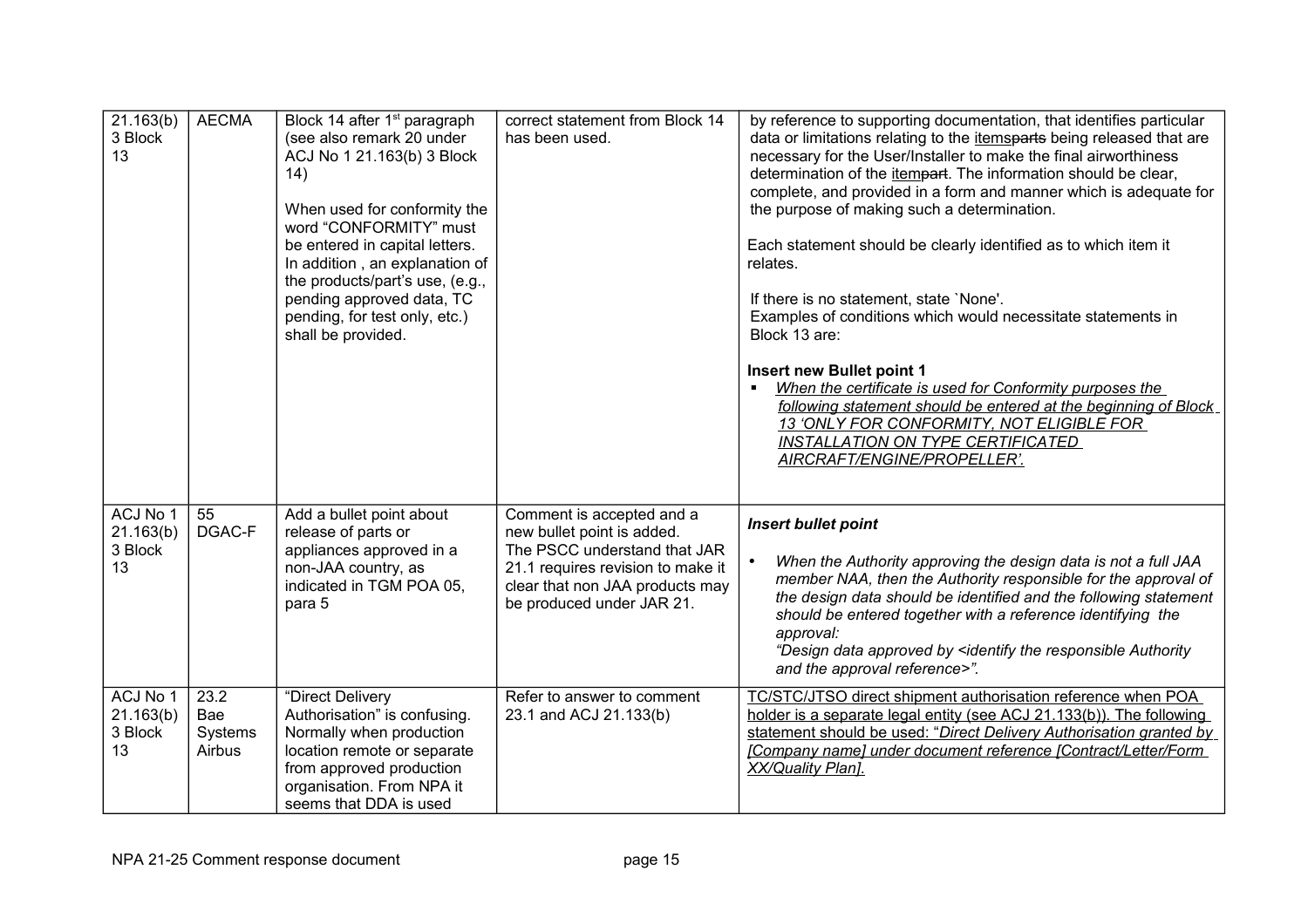|                                        |                    | when Production<br>Organisation is separate<br>entity from the Design<br>Organisation                                                                                                                                                                                                                                                                                                                                                                                                                     |                                                                                                                                                                                                                                                                                                                                                            |                                                                                                                                                                                                                                                                                                                                                                                                                                                                                                                                                                                                                                                                                                                             |
|----------------------------------------|--------------------|-----------------------------------------------------------------------------------------------------------------------------------------------------------------------------------------------------------------------------------------------------------------------------------------------------------------------------------------------------------------------------------------------------------------------------------------------------------------------------------------------------------|------------------------------------------------------------------------------------------------------------------------------------------------------------------------------------------------------------------------------------------------------------------------------------------------------------------------------------------------------------|-----------------------------------------------------------------------------------------------------------------------------------------------------------------------------------------------------------------------------------------------------------------------------------------------------------------------------------------------------------------------------------------------------------------------------------------------------------------------------------------------------------------------------------------------------------------------------------------------------------------------------------------------------------------------------------------------------------------------------|
| ACJ No 1<br>21.163(b)<br>3 Block<br>14 | 20<br><b>AECMA</b> | The 2 <sup>nd</sup> and 3 <sup>rd</sup> paragraphs of<br>Block 14 relating to<br>conformity, should be deleted<br>as stated under remark 19 on<br>ACJ No 1 21.163(b) 3 Block<br>13                                                                                                                                                                                                                                                                                                                        | Comment noted deletion not<br>agreed as Block 14 needs to<br>identify Airworthiness purpose<br>and Conformity purpose. See<br>answer to comment 19 for<br>revised wording to clarify intent.                                                                                                                                                               | The certificate can also be used as a Conformity Certificate when<br>items conform to applicable design data which are not approved for<br>a reason which is stated in Block 13 (e.g. pending type certificate,<br>for test only, pending approved data).<br>In this case the following additional statement should be entered at<br>the beginning of Block 13 itself and not in a separate document:<br>'ONLY FOR CONFORMITY, NOT ELIGIBLE FOR INSTALLATION<br>ON TYPE CERTIFICATED AIRCRAFT/ENGINE/PROPELLER'.                                                                                                                                                                                                            |
| ACJ No 1<br>21.163(b)<br>3 Block<br>14 | 53<br>DGAC-F       | Block 14: The first paragraph<br>should be divided in two<br>parts:<br>The main purpose of the<br>Certificate is to release items<br>for Airworthiness purposes,<br>which mean conformity to<br>approved design data and in<br>condition for safe operation.<br>When using the JAA Form<br>One for this purpose to<br>export engines or<br>propellers under JAR<br>$21.325(a)(2)$ 'approved'<br>means approved by the<br>authority of the country of<br>import. (see specific<br>information in block 13) | Comment understood. At<br>present the general case is to<br>release products, parts and<br>appliances without certifying<br>compliance with import<br>requirements. However in case<br>of notified import conditions<br>compliance with import<br>requirements may still be<br>certified according to JAR<br>$21.331(a)(2)$ . Text reworded to<br>clarify. | The main purpose of the Certificate is to release items for<br>Airworthiness purposes, which means conformity to approved<br>design data and in condition for safe operation.<br>This airworthiness certification is considered by the JAA to be valid<br>worldwide unless there are specific notified import conditions.<br>When using a JAA Form One issued for Airworthiness purposes to<br>satisfy such notified import conditions, compliance with these<br>import conditions is certified according to JAR 21.331(a)(2). As the<br>P/N is stated in Block 8 and compliance with any specific import<br>conditions is entered in Block 13, 'approved' then means approved<br>by the authority of the country of import |
| ACJ No 1<br>21.163(b)<br>3 Block<br>18 | 48.3<br><b>LBA</b> | The date on which Block 15<br>is signed, in the format<br>day/month/year. The month<br>should be stated in letters<br>e.g. Jan, Feb, Mar etc. (use<br><b>English abbreviations).</b>                                                                                                                                                                                                                                                                                                                      | Comment understood, additional<br>guidance provided.                                                                                                                                                                                                                                                                                                       | The date on which Block 15 is signed, in the format<br>day/month/year. The month should be stated in letters (sufficient<br>letters should be used so there can be no ambiguity as to the<br>month intended.)                                                                                                                                                                                                                                                                                                                                                                                                                                                                                                               |
| ACJ No 1                               | 16                 | Delete this paragraph since                                                                                                                                                                                                                                                                                                                                                                                                                                                                               | Comment understood, the                                                                                                                                                                                                                                                                                                                                    | If the place of manufacture and release is a location which is NOT                                                                                                                                                                                                                                                                                                                                                                                                                                                                                                                                                                                                                                                          |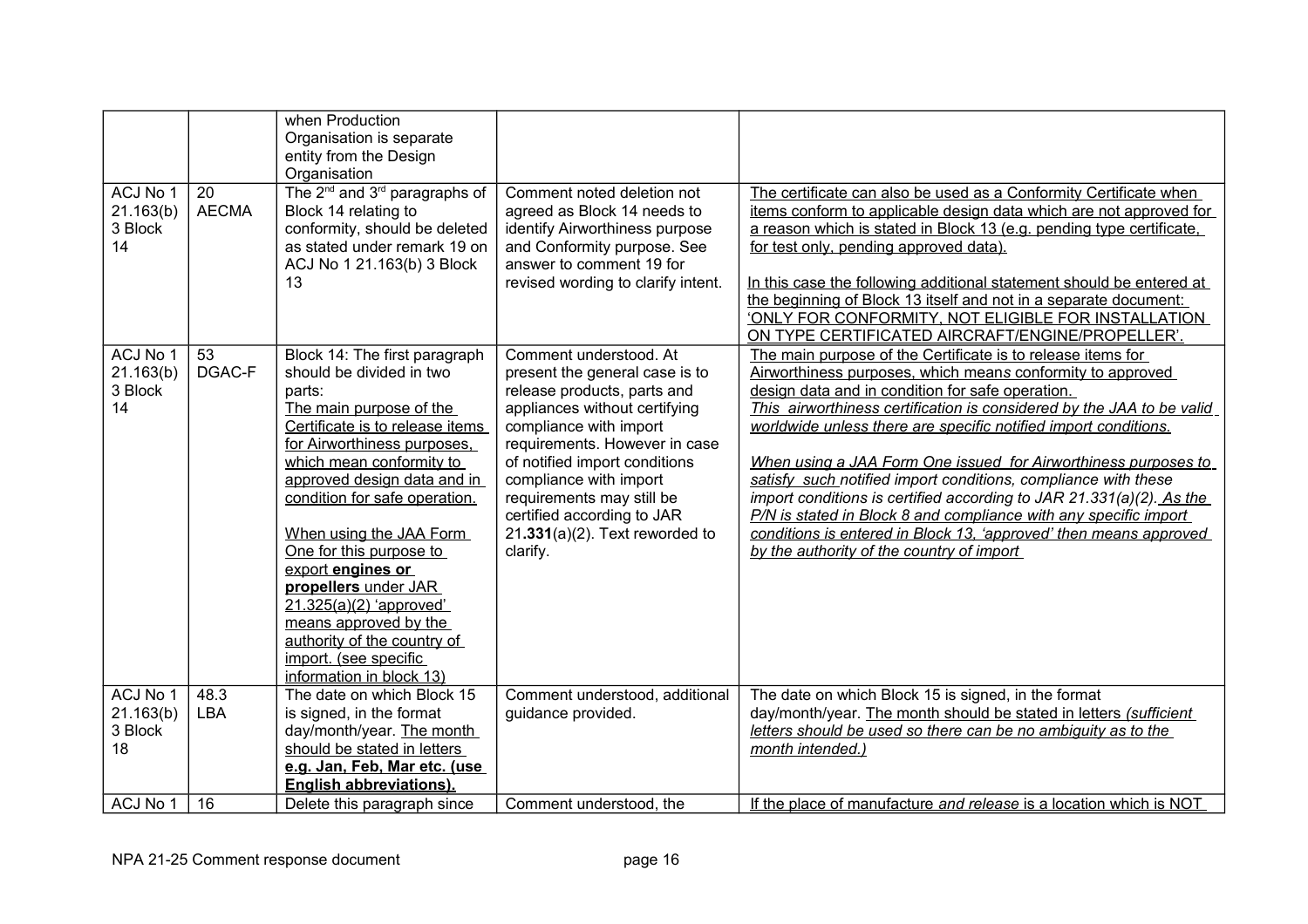| 21.163(b)<br>3 Block 4             | <b>AECMA</b>                              | the subcontractor is under<br>the control of the POA<br>holder, as described in ACJ<br>21.139. Therefore the<br>second address is<br>considered redundant.                                                                                                                                                                                                                                                                                                                                                     | example between brackets was<br>misleading and was deleted.<br>The address of the POA holder<br>location responsible for the<br>release should always be on the<br>JAA Form One.<br>Guidance material on this<br>subject needs to be developped<br>by the PSCC. | listed in the Approval Certificate then two addresses are required.<br>The first address must be the address of the approval holder (as<br>listed in the Approval Certificate) and a second address must be<br>entered to identify the place of manufacture and release |
|------------------------------------|-------------------------------------------|----------------------------------------------------------------------------------------------------------------------------------------------------------------------------------------------------------------------------------------------------------------------------------------------------------------------------------------------------------------------------------------------------------------------------------------------------------------------------------------------------------------|-----------------------------------------------------------------------------------------------------------------------------------------------------------------------------------------------------------------------------------------------------------------|-------------------------------------------------------------------------------------------------------------------------------------------------------------------------------------------------------------------------------------------------------------------------|
| ACJ No 1<br>21.163(b)<br>3 Block 4 | 44<br><b>EADS</b><br><b>AIRBUS</b><br>(G) | There is a confusion between<br>place of manufacturer and<br>place of release. Please<br>clarify.<br>Example: POA (place A)<br>orders a part by a<br>subcontractor (not POA);<br>(place B).<br>Subcontractor shipped<br>$\blacksquare$<br>the part to POA (place A)<br>POA (place A) will ship<br>$\blacksquare$<br>the part to the end user.<br>What has to be filled in block<br>4?<br>1. Address of POA (place<br>$A)$ -> $OK$<br>2. Place of manufacture<br>(place B) ? or Place of<br>release (place A) ? | Comment understood place of<br>release and manufacture cannot<br>be split. Text has been revised<br>to clarify, see comment 16.<br>Block 4 has to be filled with the<br>address and the place of<br>manufacture and release.                                    | Review Block 4 to always link manufacture and release.                                                                                                                                                                                                                  |
| ACJ No 1<br>21.163(b)<br>3 Block 4 | 45<br><b>EADS</b><br><b>AIRBUS</b><br>(G) | Delete the text as copied in<br>column 5 since:<br>The possibility and the<br>relevant criterions that a<br>subcontractor is nominated<br>as an "extended part of the<br>approval holder's org." is not<br>yet incorporated in the JAR<br>21. It looks like a FAA-<br>possibility subpart G                                                                                                                                                                                                                    | Comment agreed and paragraph<br>will be deleted.<br>PSCC has action to develop<br>guidance material                                                                                                                                                             | <b>DELETE:</b><br>The name of any subcontractor should NOT be entered since, for<br>the purpose of release certifications, the subcontractor location is<br>considered to be an extended part of the approval holder's<br>organisation.                                 |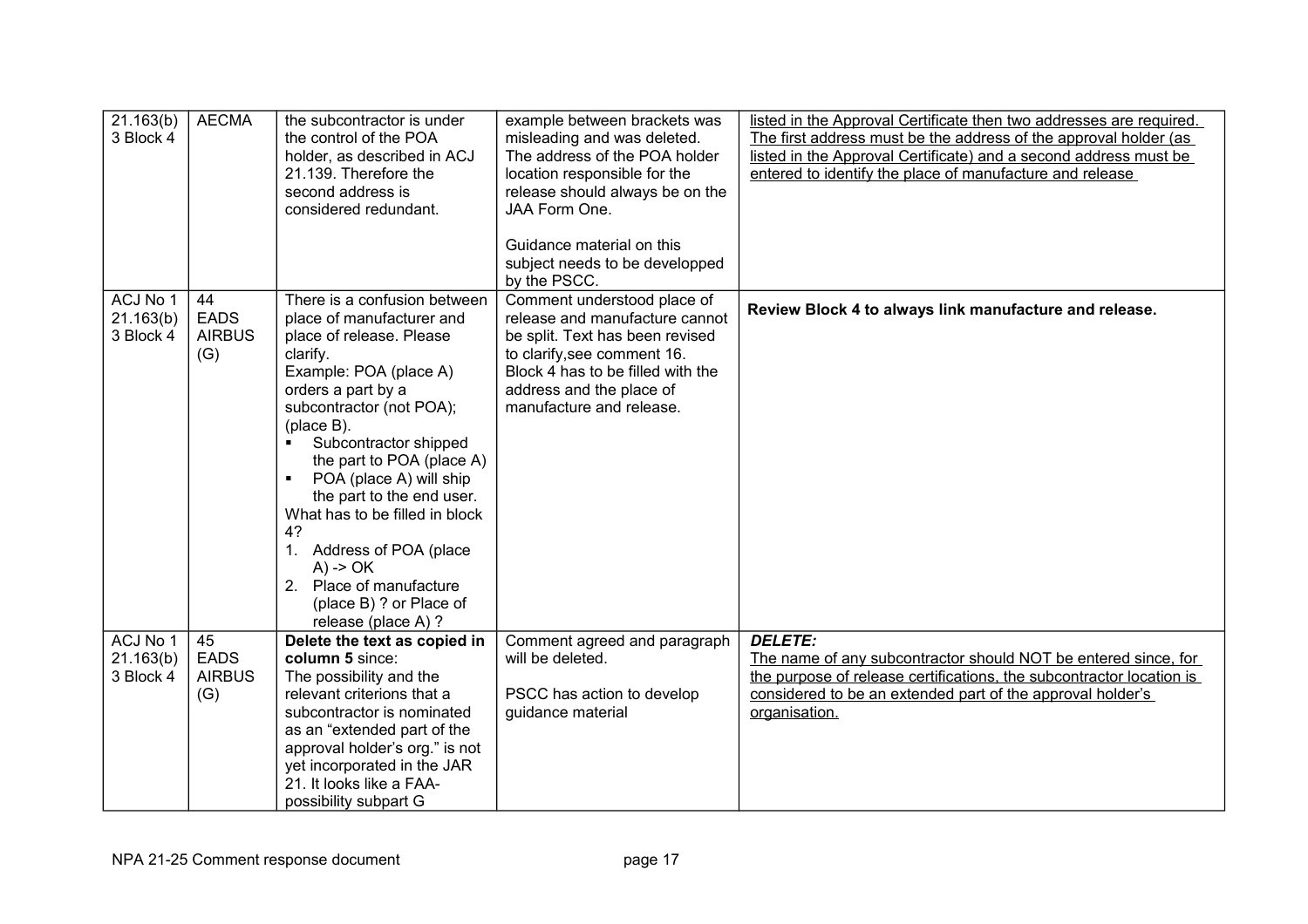| ACJ No 1<br>21.163(b)<br>3 Block 4 | 52.1<br>DGAC-F     | If the place of manufacture is<br>a location which is NOT<br>listed in the Approval<br>Certificate (e.g. at<br>subcontractor without<br>POA) then two addresses<br>are required. The first<br>address must be the address<br>of the approval holder (as<br>listed in the Approval<br>Certificate) and a second<br>address must be entered to<br>identify the place of                                                                                                                 | Comment understood and<br>problem resolved by<br>modification to text as made<br>under comment 16                                                                                                                                                                         |                                                                                                                                                                                                                                                                                                                                                                                                                                                                                                                                                                                                                                                                     |
|------------------------------------|--------------------|---------------------------------------------------------------------------------------------------------------------------------------------------------------------------------------------------------------------------------------------------------------------------------------------------------------------------------------------------------------------------------------------------------------------------------------------------------------------------------------|---------------------------------------------------------------------------------------------------------------------------------------------------------------------------------------------------------------------------------------------------------------------------|---------------------------------------------------------------------------------------------------------------------------------------------------------------------------------------------------------------------------------------------------------------------------------------------------------------------------------------------------------------------------------------------------------------------------------------------------------------------------------------------------------------------------------------------------------------------------------------------------------------------------------------------------------------------|
| ACJ No 1<br>21.163(b)<br>3 Block 5 | 52.2<br>DGAC-F     | manufacture and release.<br>Completion of this block is-<br>optional, Its The purpose of<br>this block is to reference<br>work order/contract/invoice<br>or any other internal<br>organisational process such<br>that a fast traceability system<br>can be established. The use<br>of the block for such<br>traceability Completion of this-<br>block-is strongly<br>recommended in the<br>absence of <i>itempart</i> Serial<br>Numbers or batch number.<br>When not used, state N/A. | Comment accepted                                                                                                                                                                                                                                                          | Completion of this block is optional, Its The purpose of this block is<br>to reference work order/contract/invoice or any other internal<br>organisational process such that a fast traceability system can be<br>established. The use of the block for such traceability Completion of<br>this block is strongly recommended in the absence of itempart<br>Serial Numbers or batch numbers. When not used, state N/A.                                                                                                                                                                                                                                              |
| ACJ No 1<br>21.163(b)<br>3 Block 9 | 18<br><b>AECMA</b> | Use wording based upon<br>new FAA Order 8130.21C<br>with modifications for JAA<br>See APPENDIX with AECMA<br>proposal.<br>Block 9 Used to indicate the<br>Type-Approved products for<br>which the released items are<br>eligible for installation. The                                                                                                                                                                                                                                | Comment understood, text has<br>been amended to harmonise<br>with latest FAA order 8130-21C<br>as much as possible.<br>Complete identicality is not<br>practical given that this ACJ is<br>aimed specifically at the release<br>of new products, parts and<br>appliances. | Used to indicate the Type-Approved applications for which the<br>released <i>itemsparts</i> are eligible for installation, based on the<br>information provided by the design approval holder by virtue of the<br>arrangement described in JAR 21.4 and 21.133(b). The following<br>entries are permitted:<br>The specific or series aircraft, propeller, or engine model as<br>a<br>identified by the design approval holder. In case of JTSO<br>articles state "JTSO article N/A" since eligibility for installation<br>for JTSO articles is determined at the time of installation.<br>Db 'None', to be used only when it is known that the <i>itemsparts</i> do |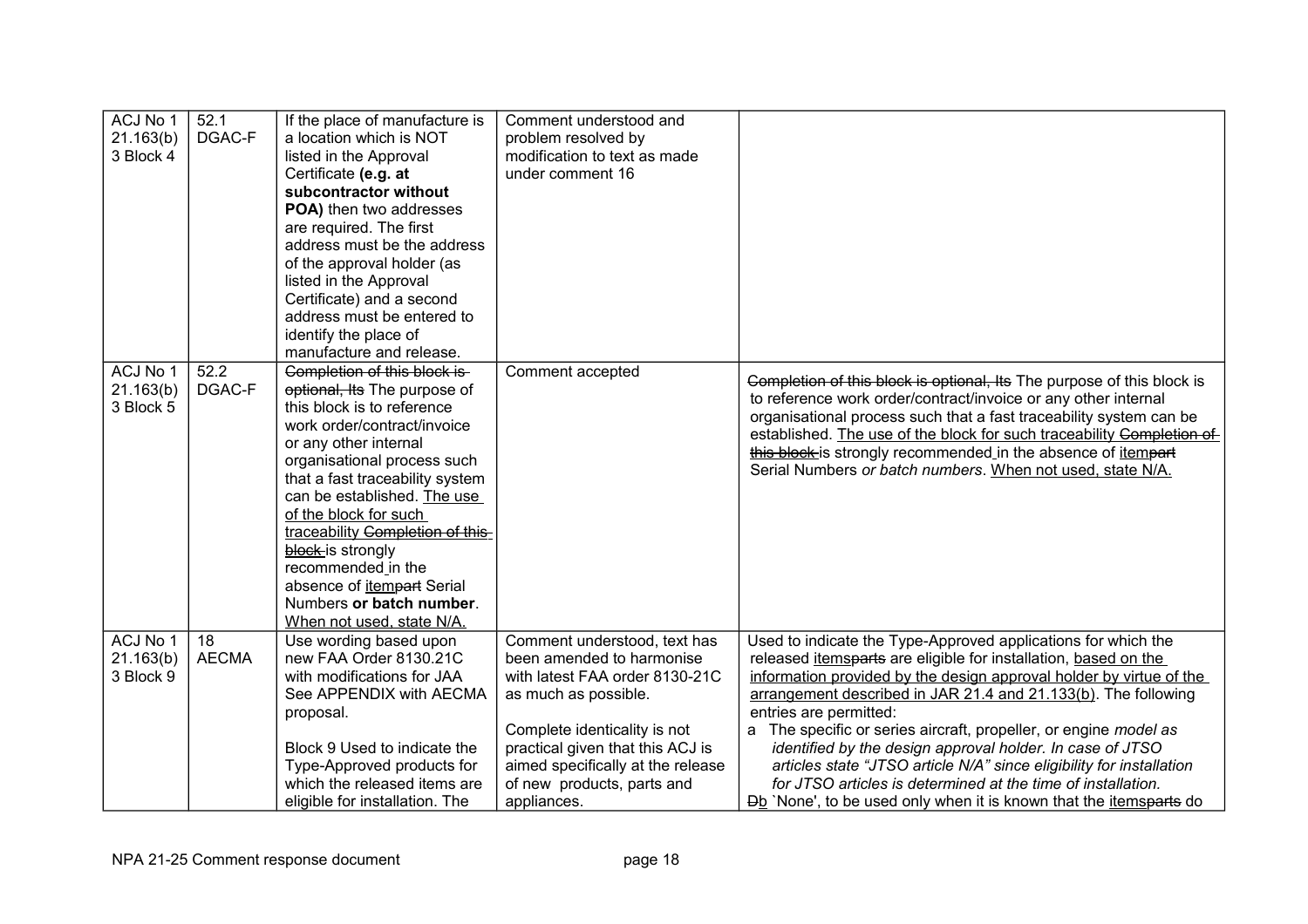| following entries are            | not yet have a Type-Approved application, for example: pending           |
|----------------------------------|--------------------------------------------------------------------------|
| permitted:                       | type certificate, for test only, pending approved data. If this          |
|                                  | category is used, then appropriate explanatory information must          |
| (1) Enter the aircraft, aircraft | be provided in Block 13 and new itemsparts may only be                   |
| engine, or propeller             | released for Conformity purposes.                                        |
| make and model on                | Bc 'Various', if known to be eligible for installation on more than one- |
| which the product/part is        | model of Type-Approved product, unless the originator wishes to-         |
| eligible for installation.       | restrict usage to a particular model installation when it should so-     |
| Where parts are JTSO             | state. This includes items which have independent approved-              |
| articles, state "JTSO            |                                                                          |
| Article N/A" since               | status and which may be eligible for use in a number of different-       |
|                                  | applications, e.g. appliances for which JTSO Authorisation has-          |
| eligibility for installation     | been issued in accordance with JAR-21, Sub-part O.                       |
| for JTSO articles is             | 'Unknown', if eligibility is unknown.<br>e                               |
| determined at the time of        | NOTE 1: In the case of multiple Type-Approved application it is          |
| installation.                    | acceptable for this block to contain cross reference to                  |
| (2) Product/part make and        | another readily available document which lists such                      |
| model entries in this            | applications.                                                            |
| block may not be all             | NOTE 2: Any information in Block 9 does not constitute authority to      |
| inclusive; there may be          | fit the <i>itempart</i> to a particular aircraft, engine or propeller.   |
| eligibility for other            | The User/Installer should confirm via documents such as                  |
| products/parts make and          | the Parts Catalogue, Service Bulletins, etc., that the                   |
| Models.                          | itempart is eligible for the particular installation.                    |
| (3) When using a JAA             |                                                                          |
| Form One with non-               | NOTE 3: Any information in Block 9 does not necessary mean that          |
| approved design data             | the product, parts or appliances are only eligible for                   |
| for products/parts, enter        | installation on the listed model(s). Nor does it guarantee               |
| $N/A$ .                          | that the product, parts or appliances are eligible for                   |
|                                  | installation on all entries in Block 9. Eligibility may be               |
| NOTE: JAA Form One does          | effected by modification or configuration changes.                       |
| not constitute authority to      |                                                                          |
| install a product/part on a      |                                                                          |
| particular aircraft, aircraft    |                                                                          |
| engine, or propeller. The        |                                                                          |
| <b>USER OR INSTALLER IS</b>      |                                                                          |
| <b>RESPONSIBLE FOR</b>           |                                                                          |
| <b>CONFIRMING THAT THE</b>       |                                                                          |
| PRODUCT/PART IS                  |                                                                          |
| <b>ELIGIBLE FOR</b>              |                                                                          |
| <b>INSTALLATION via</b>          |                                                                          |
|                                  |                                                                          |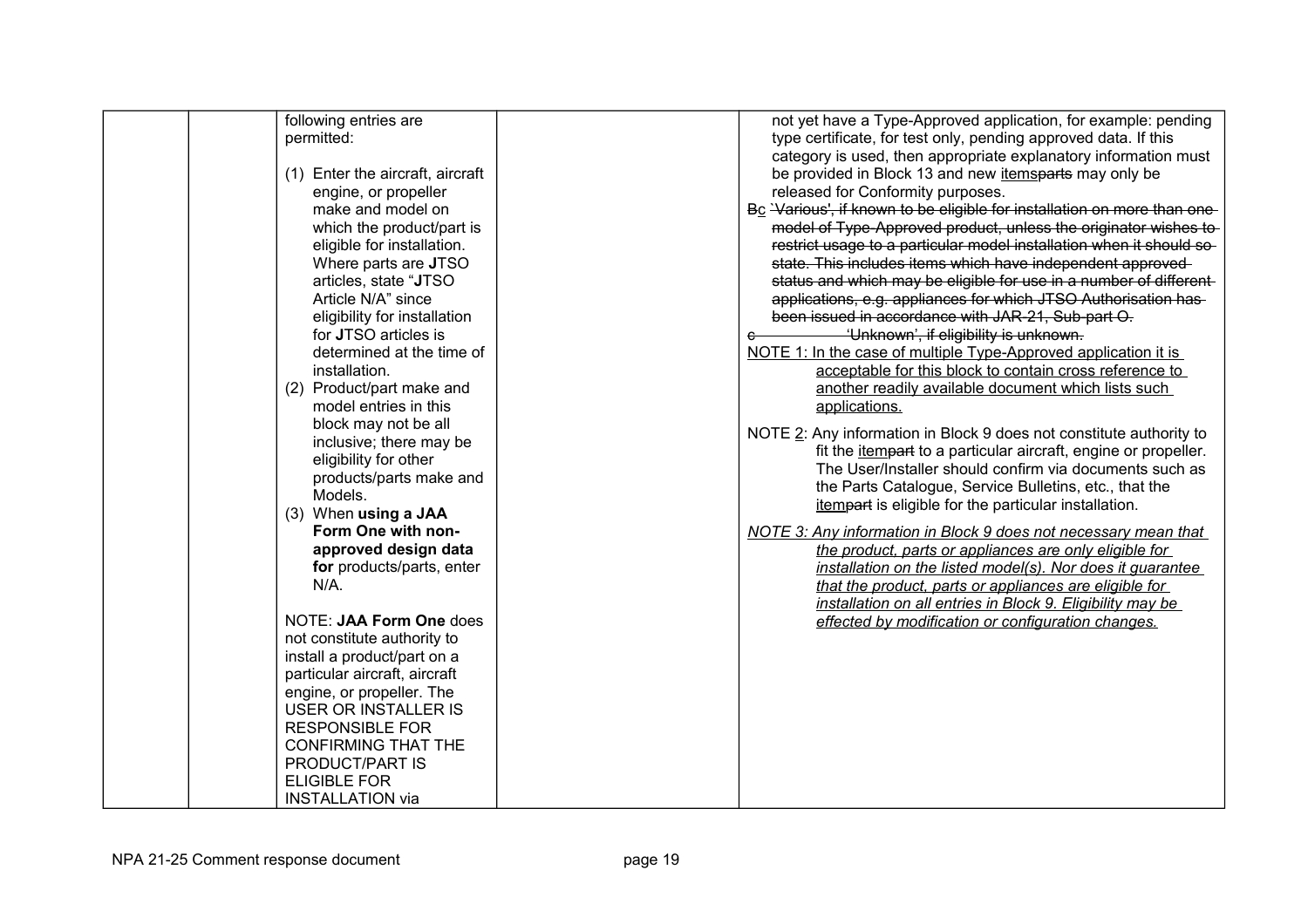|                                    |                                   | approved documents in<br>compliance with the<br>applicable JAR.                                                                                                                                                                                                                                                                                                                                                            |                                                                                                                                                                                                              |  |
|------------------------------------|-----------------------------------|----------------------------------------------------------------------------------------------------------------------------------------------------------------------------------------------------------------------------------------------------------------------------------------------------------------------------------------------------------------------------------------------------------------------------|--------------------------------------------------------------------------------------------------------------------------------------------------------------------------------------------------------------|--|
| ACJ No 1<br>21.163(b)<br>3 Block 9 | 27<br>Cessna<br>Aircraft<br>Comp. | Essentially the situation for<br>JAR 21 and JAR 145 is the<br>same. For a new item<br>eligibility can be defined at its<br>release, this can immediately<br>change through an AD.<br>Consequently the NPA 145-<br>11 proposal to make block 9<br>optional should also be<br>available in NPA 21-25<br>It is suggested to change:<br><b>Block 9 Eligibility</b><br>(optional)                                               | Comment not accepted<br>fundemantal objective of the<br>harmonisation process. At time<br>of release at least one eligibility<br>should be established to enable<br>Airworthiness release for a new<br>part. |  |
| ACJ No 1<br>21.163(b)<br>3 Block 9 | 30<br>CAA-UK                      | Block 9 states that 'Various"<br>is to be used only for<br>complete engines, propellers,<br>or JTSO items where known<br>to be eligible for more than<br>one type-approved<br>application, but the intended<br>application is not known.<br>NPA 145-11 on the other<br>hand, does not apply the<br>same restrictions and would<br>appear that any 'item' can<br>use the term 'Various'. Is this<br>difference intentional? | Response: There will be<br>inevitable differences between<br>production and maintenance,<br>eligibility has been amended<br>Various has been deleted from<br>production use<br>(see comment 18)              |  |
| ACJ No 1<br>21.163(b)<br>3 Block 9 | 48.1<br>LBA                       | <b>Db</b> `None', to be used only<br>when it is known that the<br>itemsparts do not yet<br>have a Type-Approved<br>application, for example:<br>pending type certificate,<br>for test only, pending<br>approved data. If this                                                                                                                                                                                              | Comment understood, text has<br>been revised to read "released<br>for Conformity purposes<br>(see comment 18)                                                                                                |  |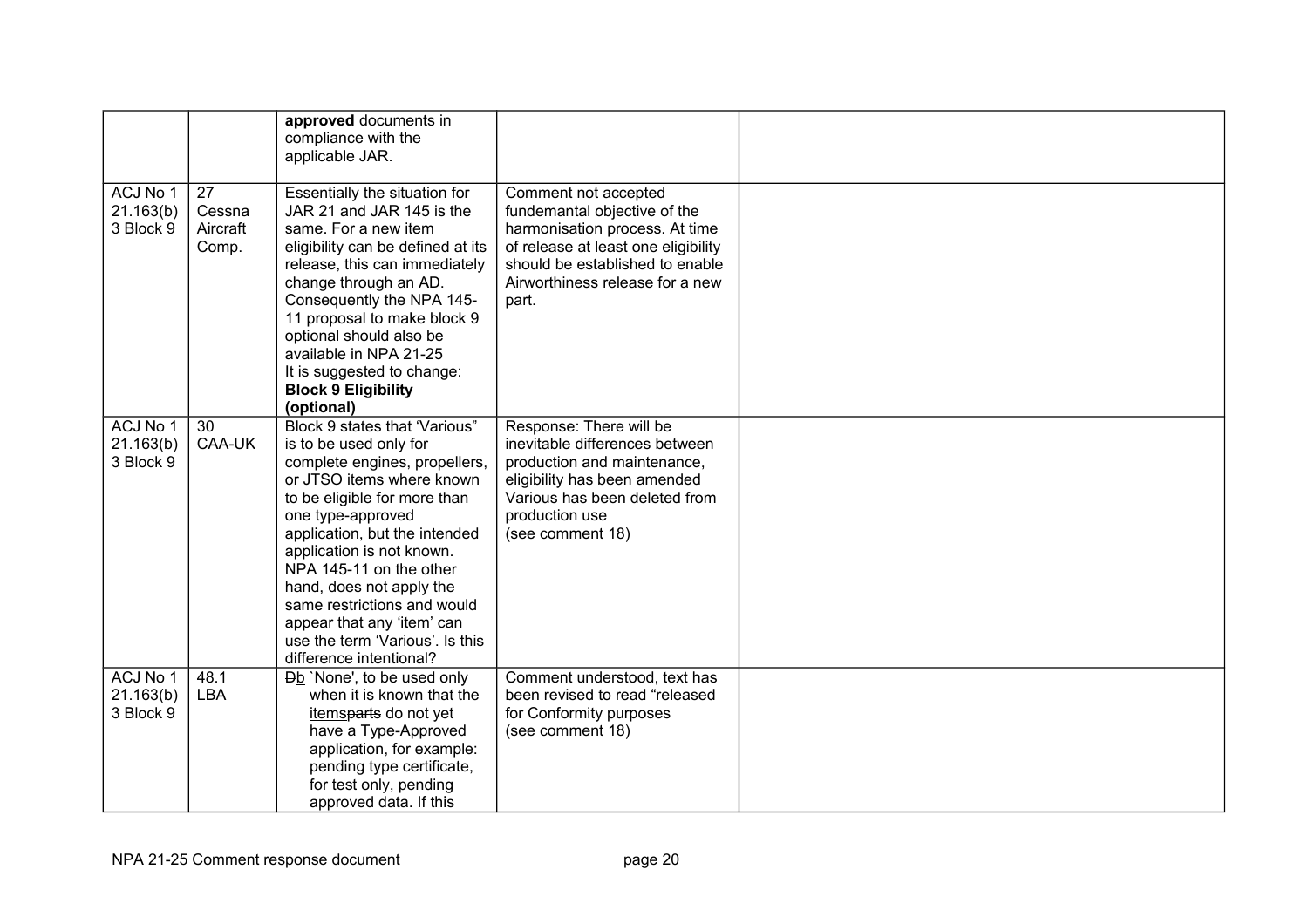|                                           |                    | category is used, then<br>appropriate explanatory<br>information must be<br>provided in Block 13 and<br>new <i>itemsparts</i> may only<br>be given 'non-approved<br>design data specified in<br>block 13" release.                                                                                                                                                                                                                                                                                |                                |                                                                                                                                                                                   |
|-------------------------------------------|--------------------|---------------------------------------------------------------------------------------------------------------------------------------------------------------------------------------------------------------------------------------------------------------------------------------------------------------------------------------------------------------------------------------------------------------------------------------------------------------------------------------------------|--------------------------------|-----------------------------------------------------------------------------------------------------------------------------------------------------------------------------------|
| ACJ No 1<br>21.163(b)<br>3 Block 9        | 52.3<br>DGAC-F     | NOTE 1: In the case of<br>multiple Type-Approved<br>application it is acceptable<br>for this block to contain cross<br>reference to an attached<br>document which lists such<br>applications.                                                                                                                                                                                                                                                                                                     | Comment agreed, text changed.  | NOTE 1: In the case of multiple Type-Approved application it is<br>acceptable for this block to contain cross reference to an<br>attached document which lists such applications. |
| ACJ No 1<br>21.163(b)<br>Form<br>Block 14 | 15<br><b>AECMA</b> | JAA-Form One block 14 new<br>statement. The new text<br>"approved are in condition<br>for safe operation raised the<br>question: what is the<br>meaning of "condition for<br>safe operation" for items<br>(especially parts and<br>appliances) and which are<br>the criterions to determine it.<br>It is necessary to give some<br>criterions in the same form<br>for items<br>Engine<br>$\blacksquare$<br>Propeller<br>$\blacksquare$<br>Parts<br>$\blacksquare$<br>Appliances<br>$\blacksquare$ | Refer to comment 40            | Text to be transferred from Block 6                                                                                                                                               |
| ACJ No 1                                  | 46                 | Literally exactly same remark                                                                                                                                                                                                                                                                                                                                                                                                                                                                     | Refer to comment 40            |                                                                                                                                                                                   |
| 21.163(b)                                 | <b>EADS</b>        | (originating from EADS-                                                                                                                                                                                                                                                                                                                                                                                                                                                                           |                                |                                                                                                                                                                                   |
| Form                                      | Airbus (G)         | GmbH) as remark 15                                                                                                                                                                                                                                                                                                                                                                                                                                                                                |                                |                                                                                                                                                                                   |
| Block 14<br>ACJ No 4                      | 31                 | (originating from AECMA)<br>Comment to NPA 21-25                                                                                                                                                                                                                                                                                                                                                                                                                                                  | Comment accepted, text revised | - As a conformity Certificate, only when by virtue of the                                                                                                                         |
|                                           |                    |                                                                                                                                                                                                                                                                                                                                                                                                                                                                                                   |                                |                                                                                                                                                                                   |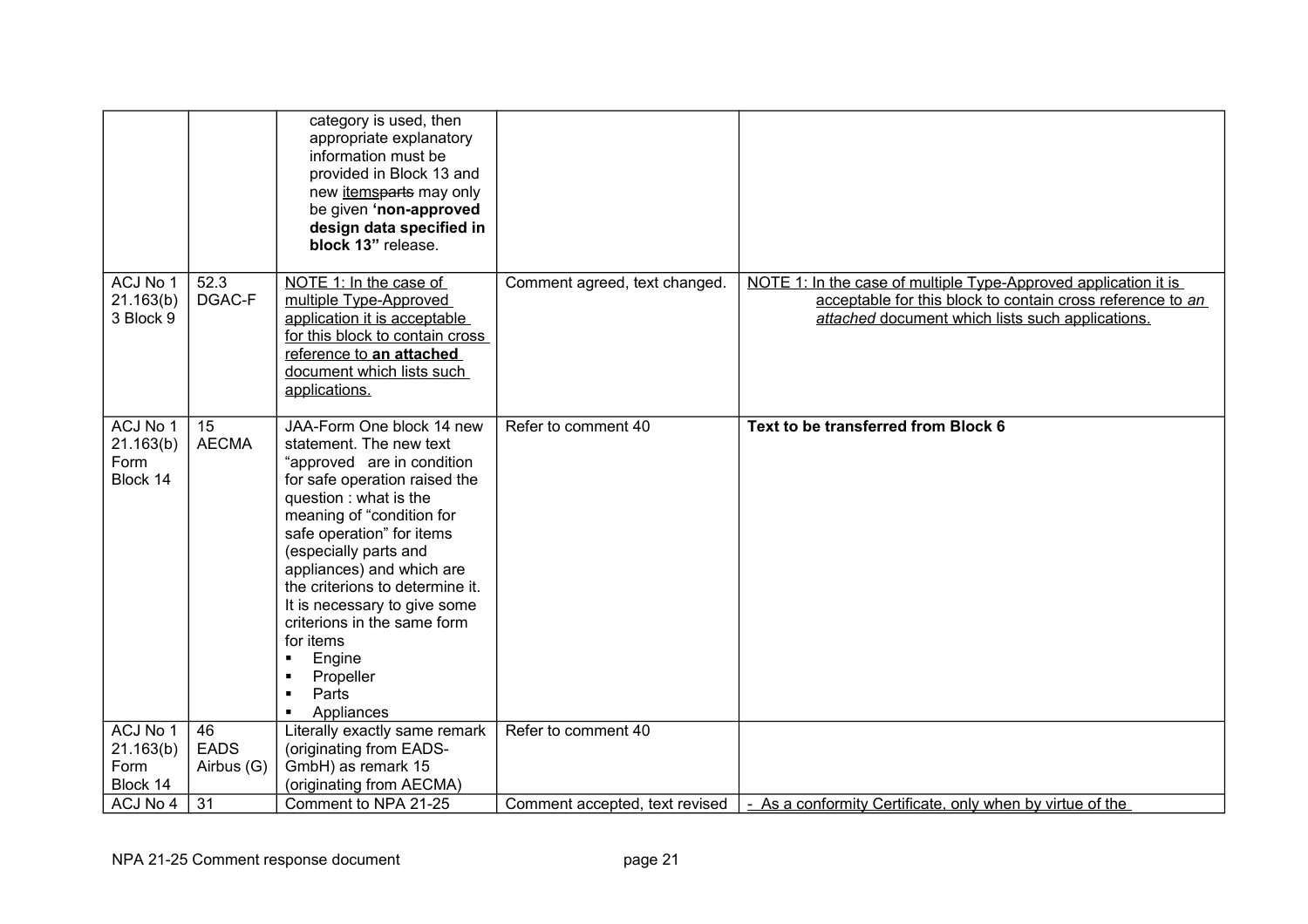| 21.165(c)                            | CAA-UK                       | As a conformity<br>Certificate, only when by<br>virtue of the arrangement<br>described in JAR<br>21.133(b), it can be<br>determined that the part<br>conforms to applicable<br>design data which is not<br>(yet) approved, for a<br>reason that is indicated<br>in Block 13. Parts<br>released with a JAA<br>Form One as a<br>conformity Certificate are<br>not eligible for installation<br>in a type certificated<br>aircraft. |                                                       | arrangement described in JAR 21.133(b), it can be determined that<br>the part conforms to applicable design data which is not (yet)<br>approved, for a reason that is indicated in Block 13. Parts released<br>with a JAA Form One as a conformity Certificate are not eligible for<br>installation in a type certificated aircraft. |
|--------------------------------------|------------------------------|----------------------------------------------------------------------------------------------------------------------------------------------------------------------------------------------------------------------------------------------------------------------------------------------------------------------------------------------------------------------------------------------------------------------------------|-------------------------------------------------------|--------------------------------------------------------------------------------------------------------------------------------------------------------------------------------------------------------------------------------------------------------------------------------------------------------------------------------------|
| ACJ No 4<br>21.165(c)                | 33<br>CAA-UK                 | Comment to NPA 21-25 &<br>NPA 145-10<br>2 <sup>nd</sup> bullet point (NPA Page<br>19). This paragraph would<br>benefit from being reworded<br>to clarify when the Form<br>should be used as a release<br>certificate for conformity. The<br>words as under remark 31<br>are suggested                                                                                                                                            | Comment accepted, text revised<br>under comment 31    |                                                                                                                                                                                                                                                                                                                                      |
| ACJ No 4<br>21.165(c)<br><b>Note</b> | 24<br>Bae<br>Systems<br>Airb | NOTE:<br>The JAA Form One should<br>only be used as a conformity<br>certificate when it is possible<br>to indicate the reason that<br>prevents its issue as an<br>airworthiness release.                                                                                                                                                                                                                                         | Comment agreed, text changed                          | NOTE:<br>The JAA Form One should only be used for Conformity release<br>purposes when it is possible to indicate the reason that<br>prevents its issue as for Airworthiness release purposes.                                                                                                                                        |
| <b>ACJ</b><br>21.331(a)<br>(2)       | 22<br><b>AECMA</b>           | ACJ 21.331(a)(2)<br><b>Additional Requirements for</b><br>Export (Acceptable Means of                                                                                                                                                                                                                                                                                                                                            | Comment understood, text<br>amended for clarification | ACJ 21.331(a)(2)<br>Use of Authorised Release Documents for Export - Additional<br>Requirements for Import (Interpretive Material)                                                                                                                                                                                                   |